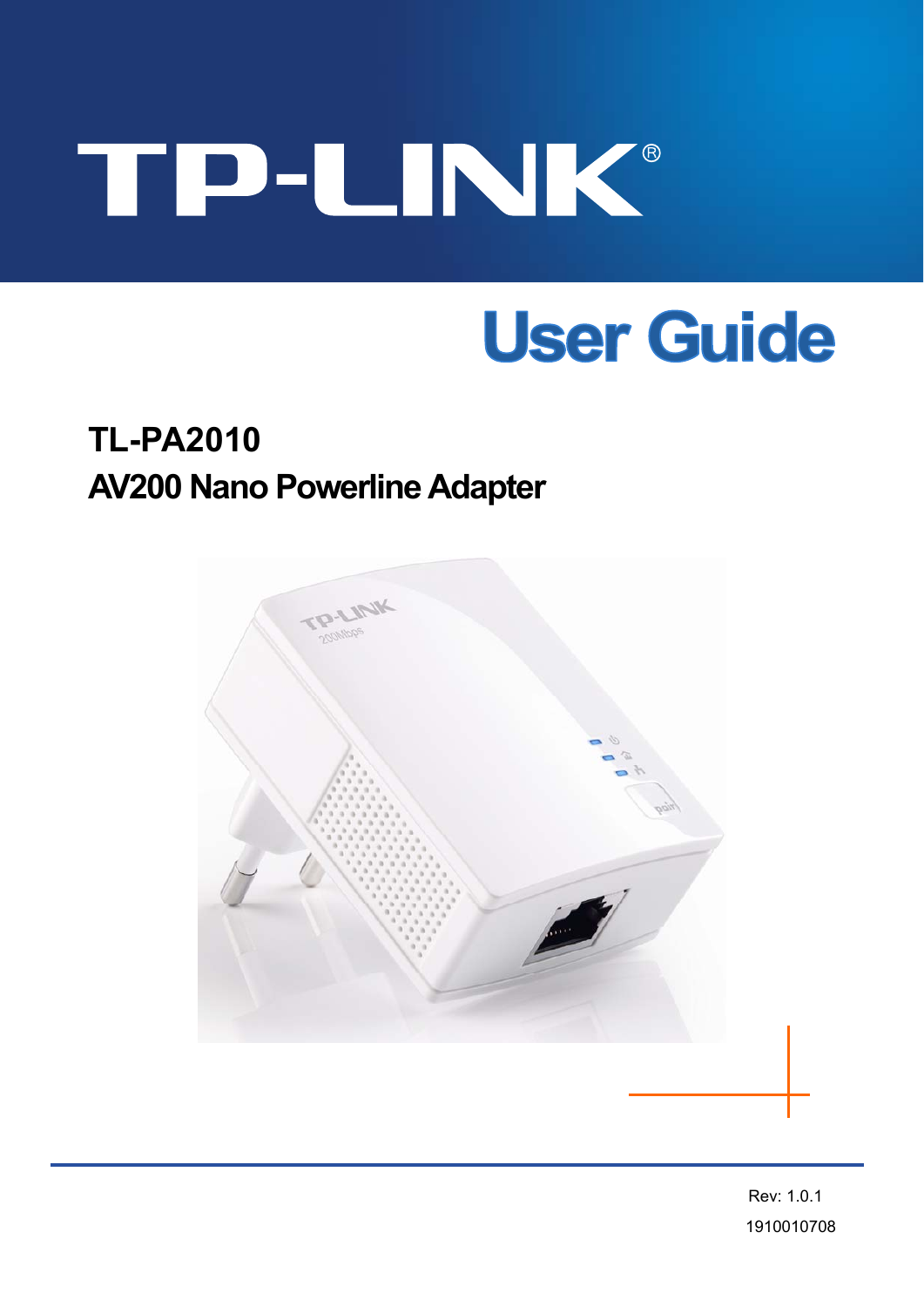# **COPYRIGHT & TRADEMARKS**

Specifications are subject to change without notice.  $\mathbf{TP}\text{-}\mathbf{LINK}^*$  is a registered trademark of TP-LINK TECHNOLOGIES CO., LTD. Other brands and product names are trademarks or registered trademarks of their respective holders.

No part of the specifications may be reproduced in any form or by any means or used to make any derivative such as translation, transformation, or adaptation without permission from TP-LINK TECHNOLOGIES CO., LTD. Copyright © 2012 TP-LINK TECHNOLOGIES CO., LTD. All rights reserved.

[http://www.tp-link.com](http://www.tp-link.com/)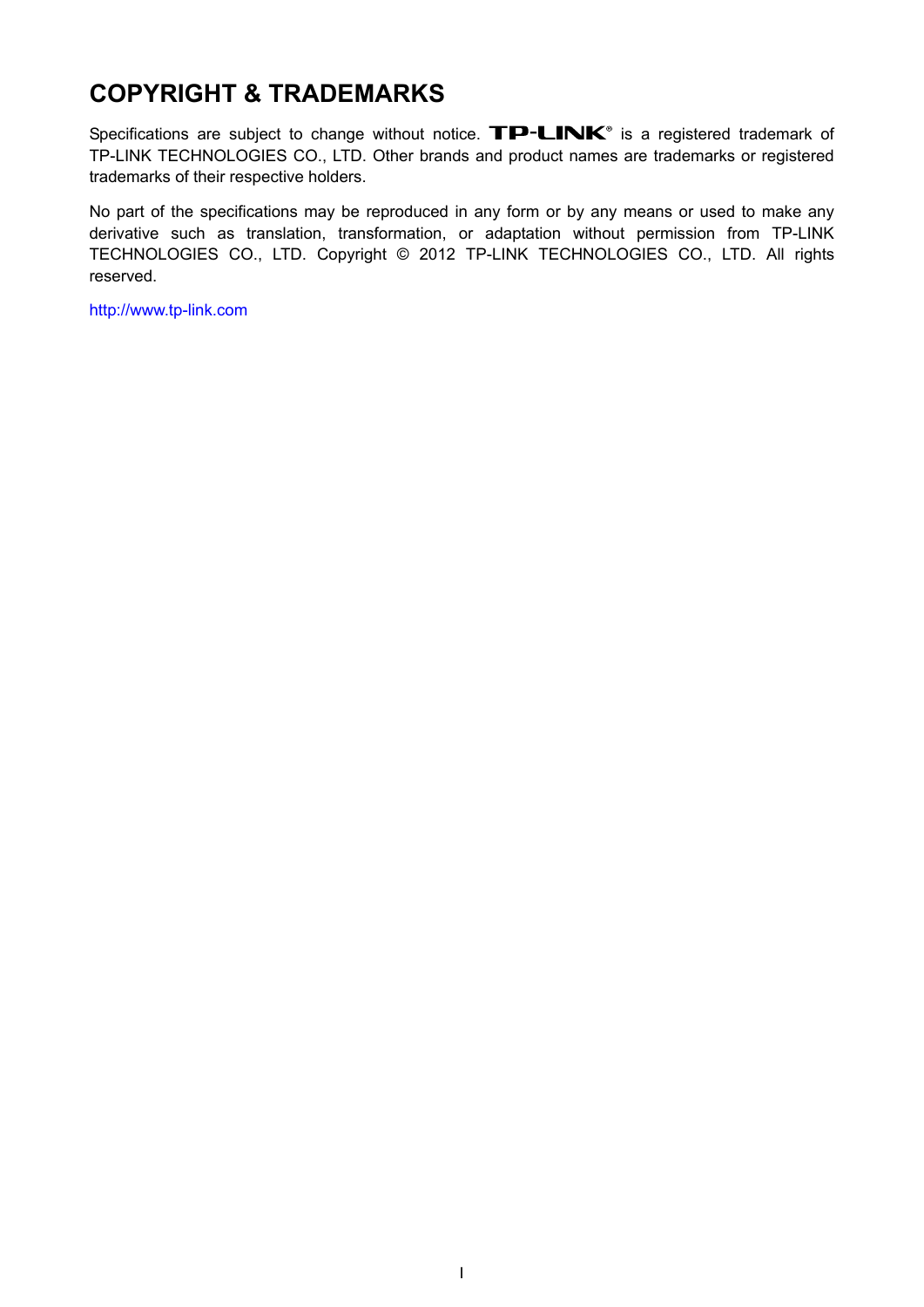## **FCC STATEMENT**



This equipment has been tested and found to comply with the limits for a Class B digital device, pursuant to part 15 of the FCC Rules. These limits are designed to provide reasonable protection against harmful interference in a residential installation. This equipment generates, uses and can radiate radio frequency energy and, if not installed and used in accordance with the instructions, may cause harmful interference to radio communications. However, there is no guarantee that interference will not occur in a particular installation. If this equipment does cause harmful interference to radio or television reception, which can be determined by turning the equipment off and on, the user is encouraged to try to correct the interference by one or more of the following measures:

- Reorient or relocate the receiving antenna.
- Increase the separation between the equipment and receiver.
- Connect the equipment into an outlet on a circuit different from that to which the receiver is connected.
- Consult the dealer or an experienced radio/ TV technician for help.

This device complies with part 15 of the FCC Rules. Operation is subject to the following two conditions:

- 1) This device may not cause harmful interference.
- 2) This device must accept any interference received, including interference that may cause undesired operation.

Any changes or modifications not expressly approved by the party responsible for compliance could void the user's authority to operate the equipment.

#### **CE Mark Warning**

# $\epsilon$

This is a class B product. In a domestic environment, this product may cause radio interference, in which case the user may be required to take adequate measures.



Продукт сертифіковано згідно с правилами системи УкрСЕПРО на відповідність вимогам нормативних документів та вимогам, що передбачені чинними законодавчими актами України.

### **Safety Information**

- When product has power button, the power button is one of the way to shut off the product; when there is no power button, the only way to completely shut off power is to disconnect the product or the power adapter from the power source.
- Don't disassemble the product, or make repairs yourself. You run the risk of electric shock and voiding the limited warranty. If you need service, please contact us.
- Avoid water and wet locations.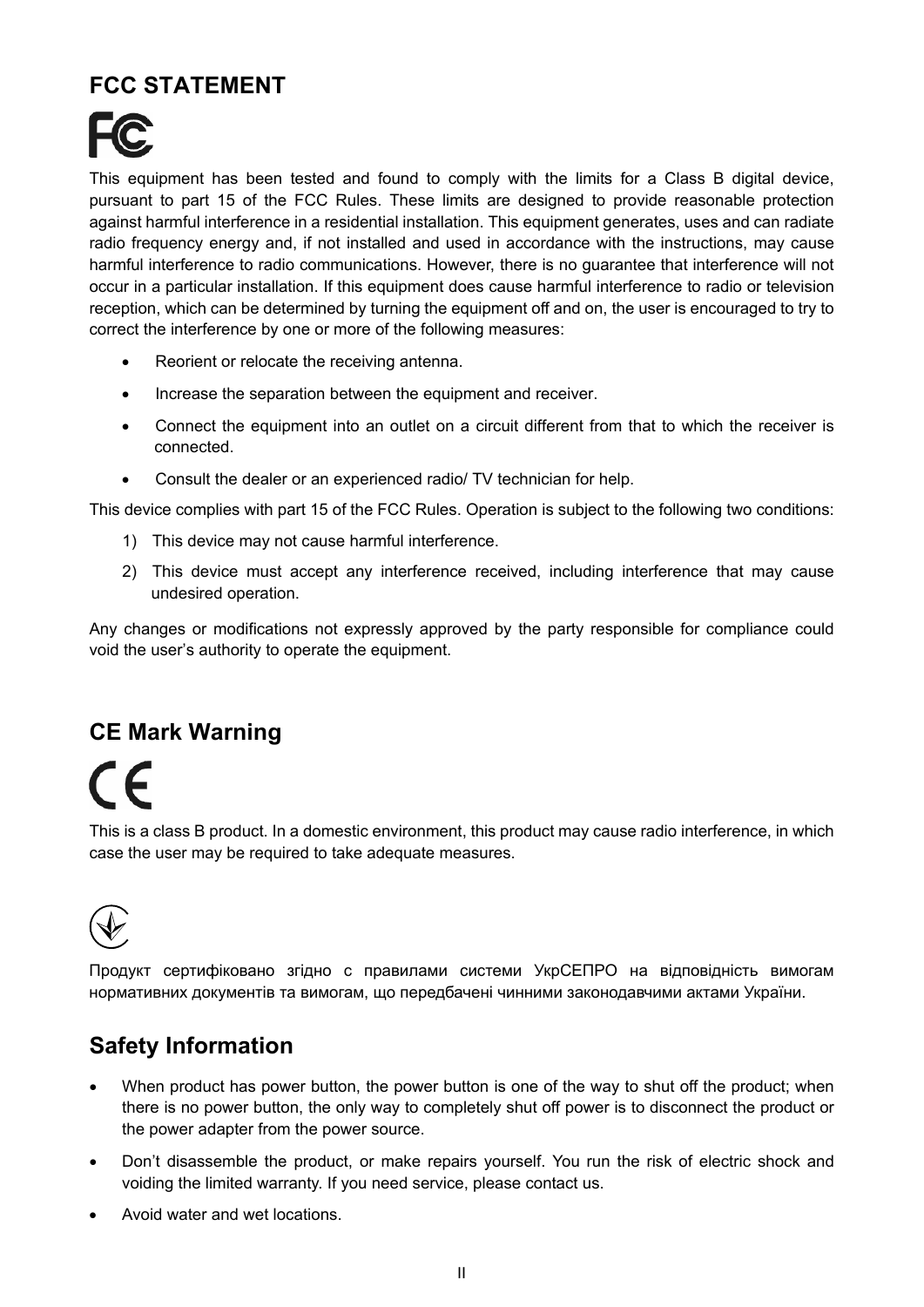| AT        | <b>BG</b> | BY        | CA        | <b>CZ</b> | DE | <b>DK</b> | <b>EE</b> |
|-----------|-----------|-----------|-----------|-----------|----|-----------|-----------|
| ES        | FI        | <b>FR</b> | <b>GB</b> | <b>GR</b> | HU | ΙE        |           |
| LT        | LV        | MT        | <b>NL</b> | <b>NO</b> | PL | <b>PT</b> | <b>RO</b> |
| <b>RU</b> | <b>SE</b> | <b>SK</b> | TR        | <b>UA</b> |    |           |           |

**This product can be used in the following countries:**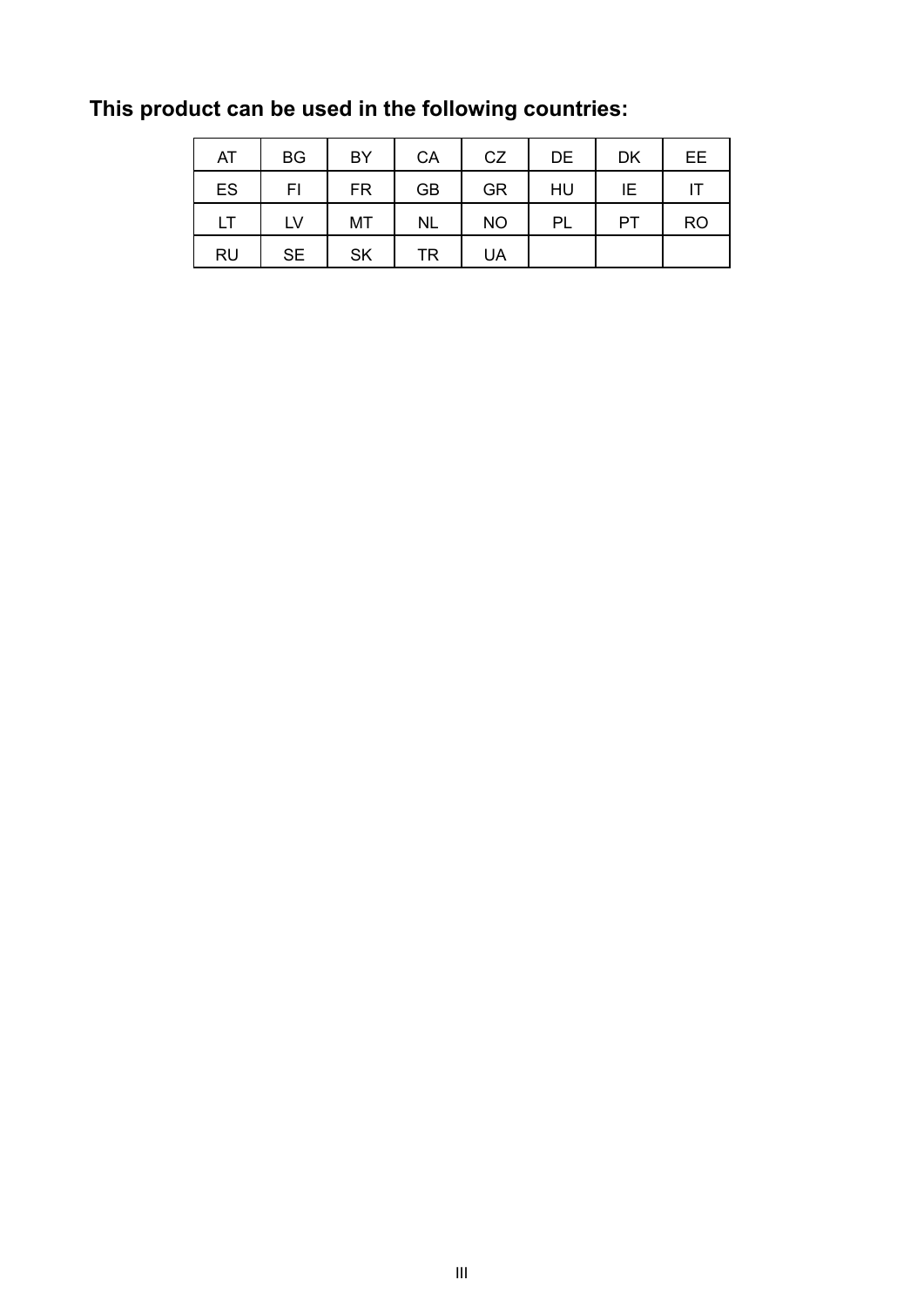P-LINK TP-LINK TECHNOLOGIES CO., LTD

#### DECLARATION OF CONFORMITY

For the following equipment:

Product Description: **AV200 Nano Powerline Adapter**

Model No.: **TL-PA2010**

Trademark: **TP-LINK** 

We declare under our own responsibility that the above products satisfy all the technical regulations applicable to the product within the scope of Council Directives:

Directives 2004 / 108 / EC, Directives 2006 / 95 / EC, Directives 2011/65/EU

The above product is in conformity with the following standards or other normative documents:

**EN 55022:2010** 

**EN 55024:2010** 

**EN 61000-3-2:2006+A1:2009+A2:2009** 

**EN 61000-3-3:2008** 

**EN 50412-2-1:2005** 

**EN60950-1:2006+A11:2009+A1:2010+A12:2011** 

*The product carries the CE Mark* 



Person responsible for marking this declaration:

**Yang Hongliang Product Manager of International Business** 

Date of issue: 2012

TP-LINK TECHNOLOGIES CO., LTD.

Building 24 (floors 1, 3, 4, 5), and 28 (floors 1-4) Central Science and Technology Park, Shennan Rd, Nanshan, Shenzhen, China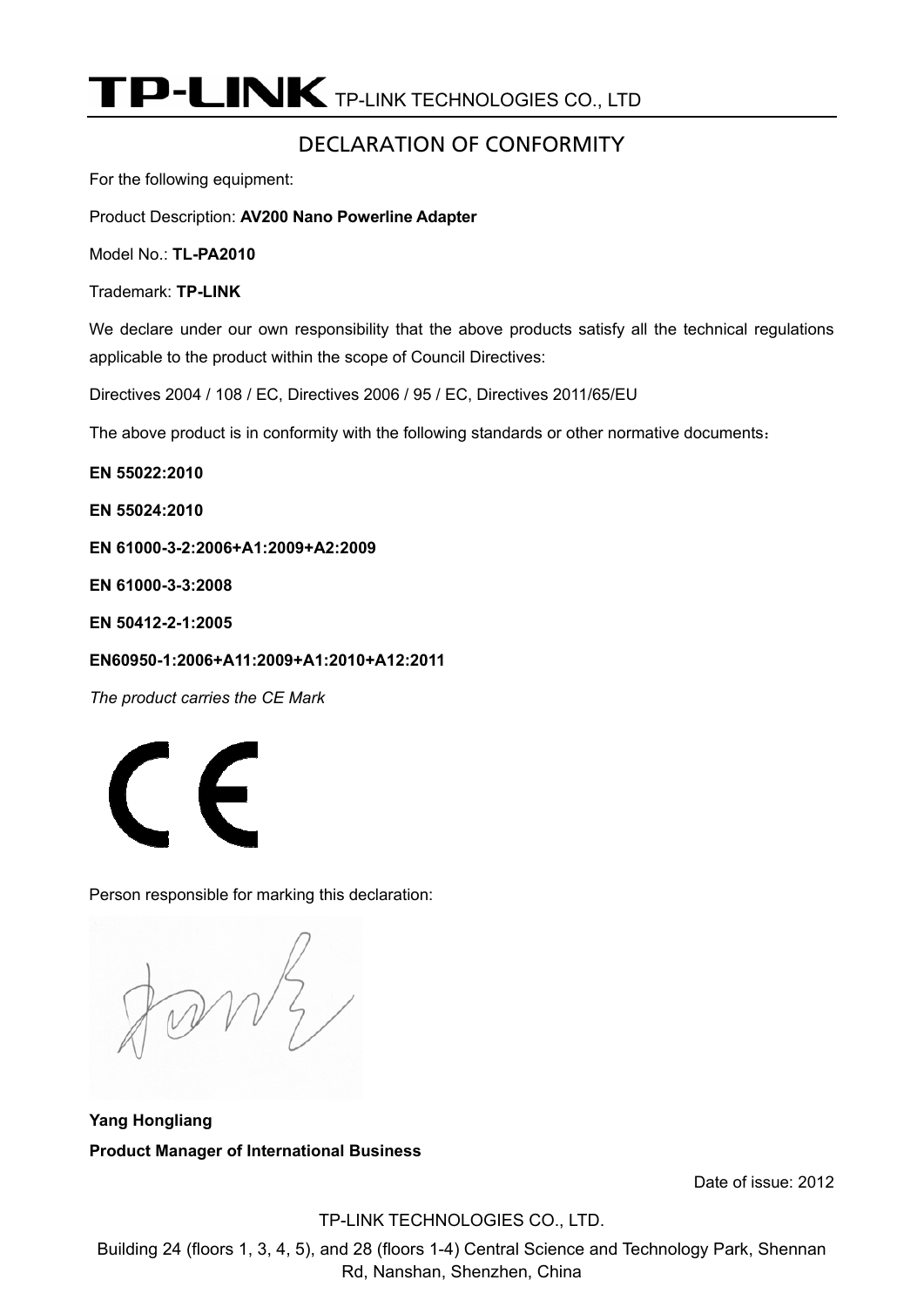# **CONTENTS**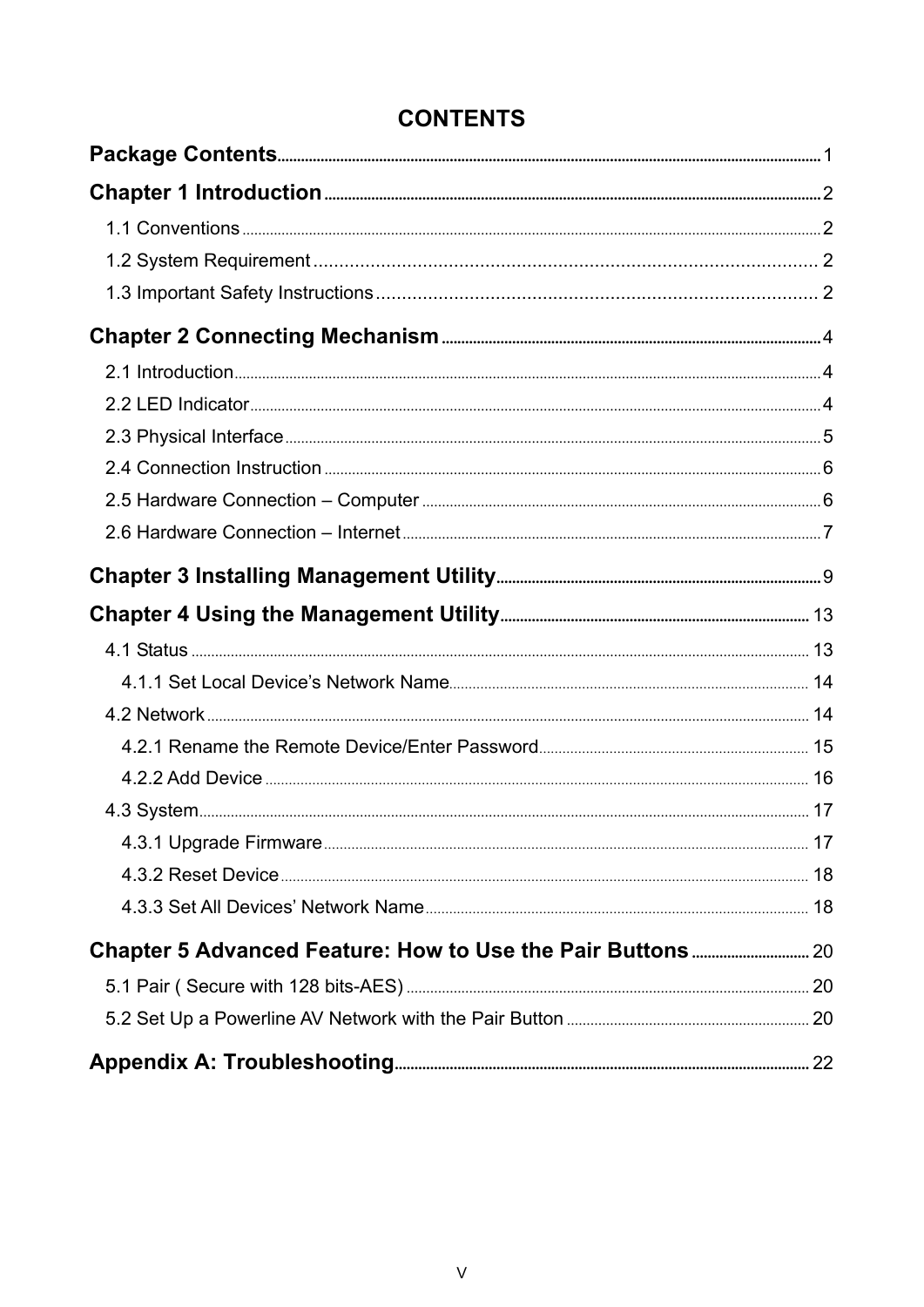# <span id="page-6-0"></span>**Package Contents**

The AV200 Nano Powerline Adapter package contains the following items:

- ¾ One AV200 Nano Powerline Adapter (There are two AV200 Nano Powerline Adapters in Starter Kit)
- ¾ One RJ-45 Ethernet Cable (There are two RJ-45 Ethernet Cables in Starter Kit)
- ¾ One Resource CD
	- **•** This Guide
	- **•** Management Utility

#### ) **Note:**

Make sure that the package contains the above items. If any of the above items are damaged or missing, please contact your dealer immediately.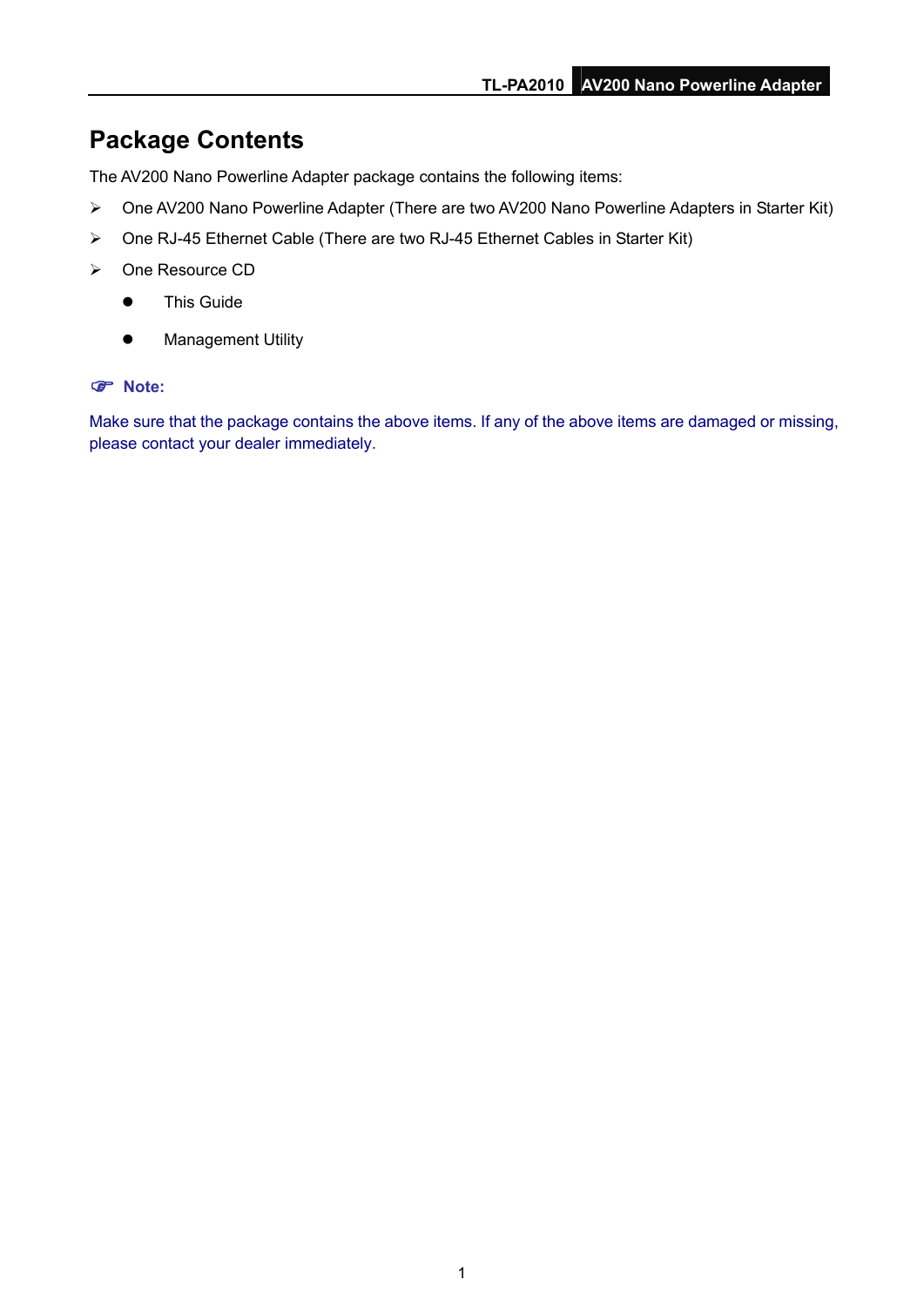# <span id="page-7-0"></span>**Chapter 1 Introduction**

Congratulations on your purchase of this outstanding Powerline Adapter. This device is an AV200 Nano Powerline Adapter which transforms your house's existing electrical wiring into a ubiquitous networking infrastructure. Simply plug this AV200 Nano Powerline Adapter into an ordinary AC power outlet which will easily extend your Cable/xDSL broadband connection or existing Ethernet (LAN) network to any other electrical outlet in any room of a house without the need of any new cabling.

This Powerline Adapter supports up to 200Mbps data rate over the existing household power circuit. With data rates of 200Mbps, full multimedia application can easily be supported throughout the whole house in addition to Internet access. This Powerline Adapter uses the existing power lines installed in a home as a path to transmit digital data, voice, audio and video between devices.

To ensure data communication's security and multimedia applications, this Powerline Adapter support built-in 128-bit AES encryption. With minimum setup, you can install and use this Powerline Adapter within minutes. The adapter adds two useful functions.

- 1. Existing connection with a new unassociated device added via the **Pair** button.
- 2. Reset to default setting via the **Management Utility**.

#### **1.1 Conventions**

The powerline adapter or AV200 Nano Powerline Adapter mentioned in this guide stands for TL-PA2010 AV200 Nano Powerline Adapter without any explanation.

#### **1.2 System Requirement**

- a) At least two AC 100V~ 240V power outlets with standard home power wiring
- b) A computer with the following:
	- $\triangleright$  Operating System with TCP/IP installed
	- $\triangleright$  Pentium III compatible processor and above
	- $\triangleright$  Ethernet LAN card installed with TCP/IP protocol
	- $\geq$  64 MB RAM or more
	- $\geq$  50 MB of free disk space (Minimum)
	- ¾ CD-ROM Drive

#### **1.3 Important Safety Instructions**

- 1. Do not open this product or attempt to service it; it may expose you to dangerous high voltage or other risks.
- 2. Do not operate this product near water.
- 3. Do not place or operate this product near a radiator or a heat register.
- 4. Do not expose this product to dampness, dust or corrosive liquids.
- 5. Do not connect this product or disconnect it from a wall socket during a lightning or a thunderstorm
- 6. Do not block the ventilation slots of this product, for insufficient airflow may harm it.
- 7. Do not put anything on this product.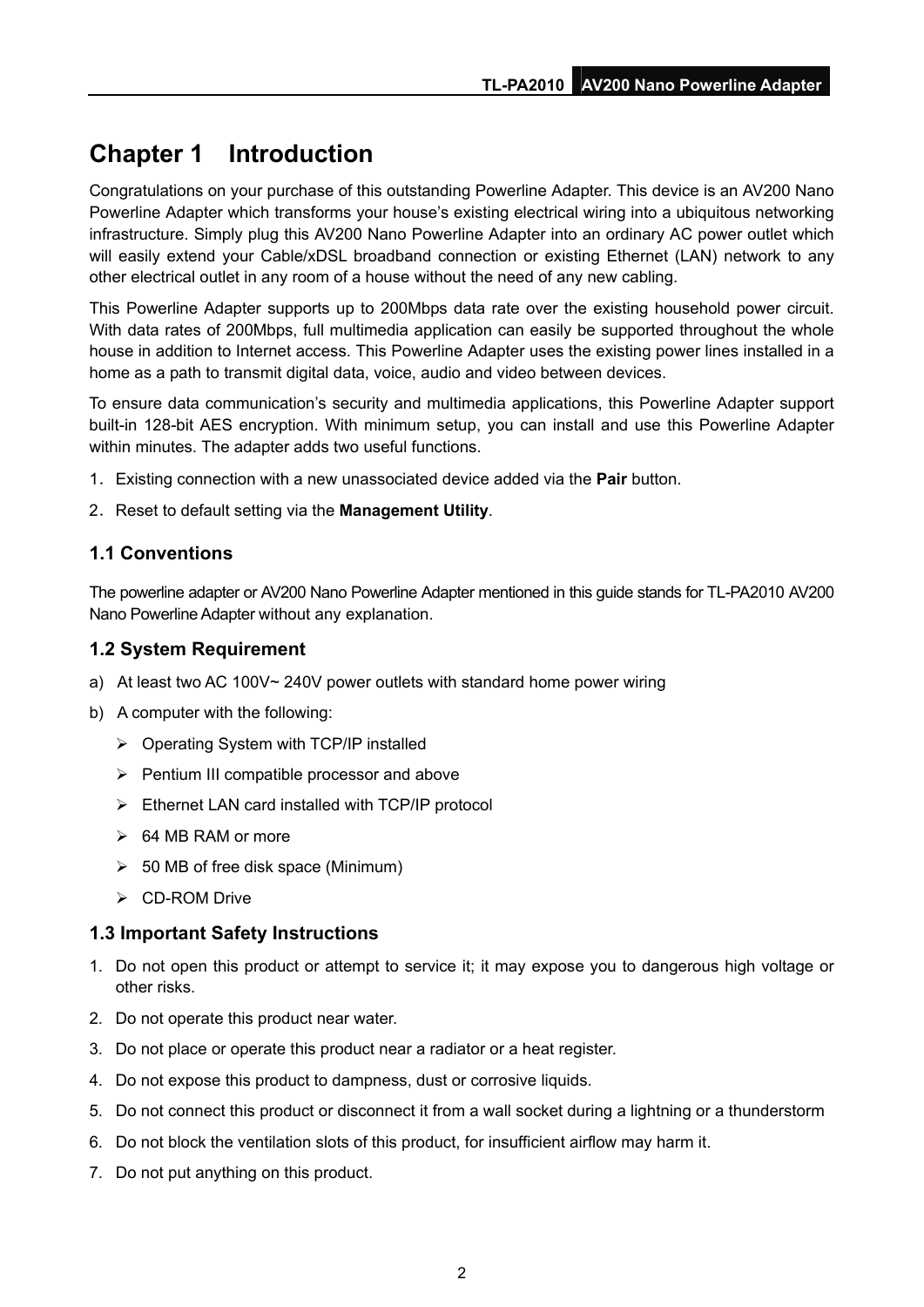- 8. Plug this product directly into a wall socket (100Vac~240Vac). Do not use an extension cord between this product and the AC power source.
- 9. When plugging this product into a wall socket, make sure that the electrical socket is not damaged, and that there is no gas leakage.
- 10. Place the connecting cables properly so that people won't stumble or walk on it.
- 11. This product should be operated from the type of power indicated on the marking label. If you are not sure of the type of power available, consult the qualified technician.
- 12. Unplug this product from the mains and refer the product to qualified service personnel for the following conditions:
	- $\triangleright$  If liquid has been spilled on the product
	- $\triangleright$  If the product has been exposed to rain or water
- 13. Unplug this product from the wall socket before cleaning. Use a damp cloth for cleaning. Do not use liquid cleaners or aerosol cleaners.
- 14. The specification of the fuse is **T2.5AL250V**. To avoid damage, please do not change the fuse.
- 15. The Operating temperature is  $0^\circ$   $\sim$  40 $^\circ$  (32 $^\circ$ F  $\sim$  104 $^\circ$ F).
- 16. The Storage temperature is -40 ~70 ℃ ℃ (-40 ~158 ) ℉ ℉ .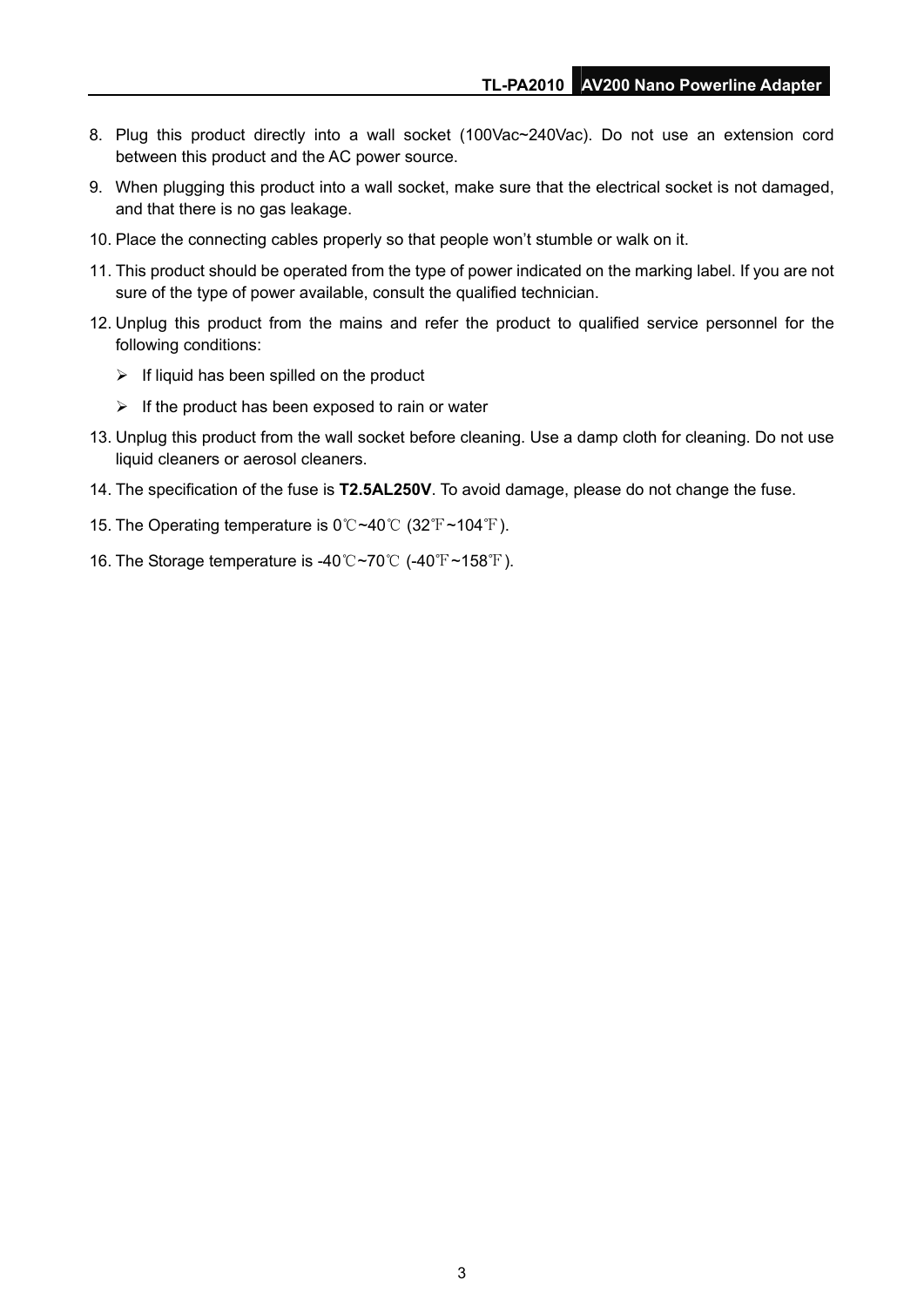# <span id="page-9-0"></span>**Chapter 2 Connecting Mechanism**

#### **2.1 Introduction**

The Powerline Adapter supports up to 200Mbps data rate. With this high speed connection rate, this Powerline Adapter allows you to setup a high speed home network by using your home existing electrical wiring. Simply plug this Powerline Adapter into an ordinary power outlet to extend your Cable/xDSL broadband connection or existing LAN network to any other electrical outlet in any rooms of your house.

Take notes that this Powerline Adapter works in pairs. You need to plug one Powerline Adapter into a power outlet for each computer (Connect to the computer LAN card) you want to connect (Network access); you will also need another Powerline Adapter connected to your Cable/xDSL broadband (Ethernet port) in order to extend your broadband connection or Internet surfing. With clean powerline, the distance between two Powerline Adapters can reach 300 meters at lease, but the actual distance may vary due to the environment.

Section below describes the Powerline Adapter's LED indicators, physical interface and hardware connection mechanism.

#### **2.2 LED Indicator**

The LED indicator displays information about the device's status.



| <b>Item</b>   | <b>Status</b>   | <b>Indication</b>                                                                   |
|---------------|-----------------|-------------------------------------------------------------------------------------|
|               | On              | The adapter is on.                                                                  |
| Power LED     | <b>Blinking</b> | The adapter is in power-saving mode or in pairing<br>procedure.                     |
|               | Off             | The adapter is off.                                                                 |
|               | On              | The adapter is connected to a powerline network.                                    |
|               | <b>Blinking</b> | The adapter is transferring data.                                                   |
| Powerline LED | Off             | The adapter isn't connected to any powerline network or<br>is in power-saving mode. |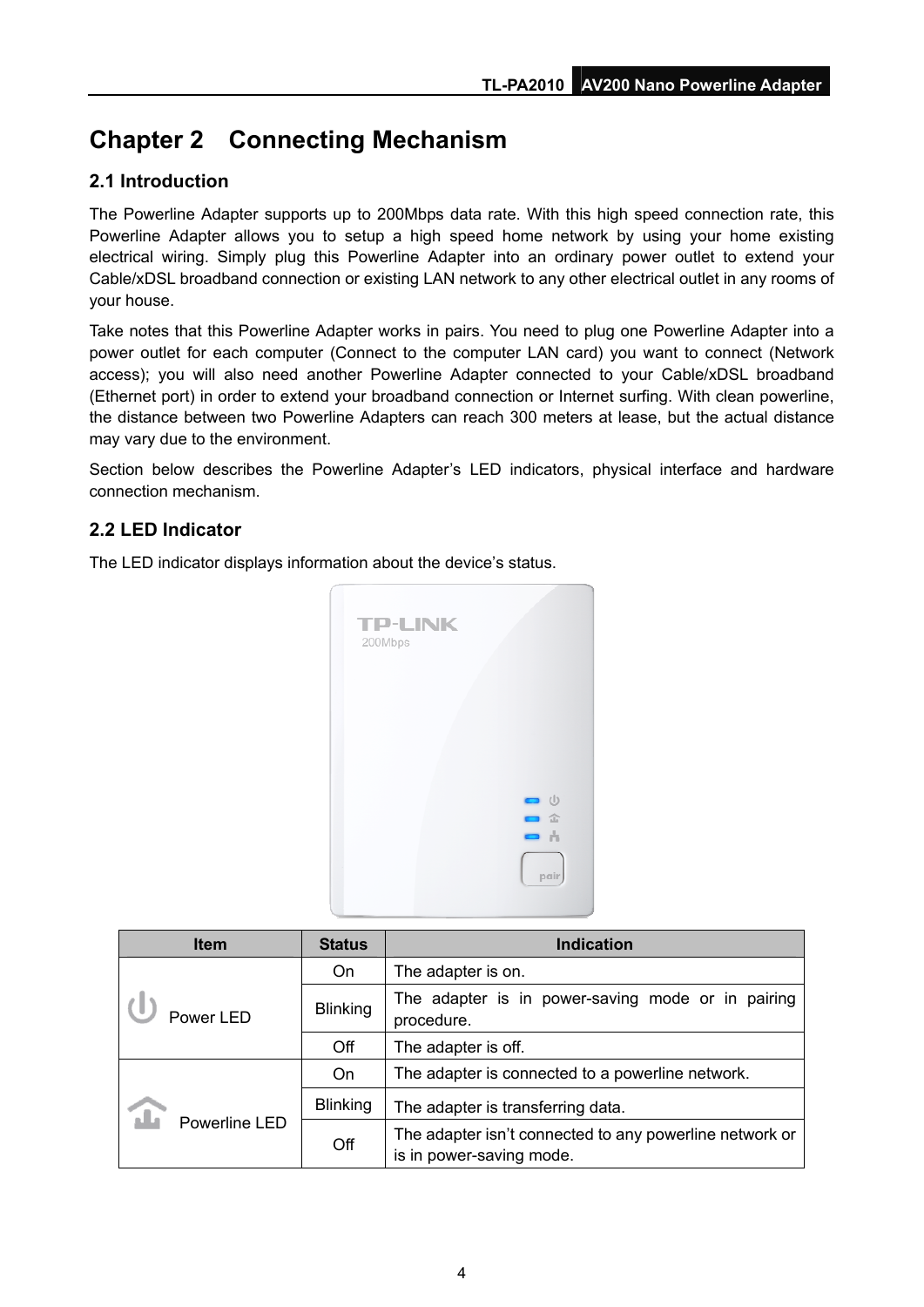<span id="page-10-0"></span>

|              | On       | The Ethernet port is connected, but there is no data<br>being transferred. |
|--------------|----------|----------------------------------------------------------------------------|
| Ethernet LED |          | Blinking   The Ethernet port is transferring data.                         |
|              | $\Omega$ | The Ethernet port isn't connected.                                         |

#### ) **Note:**

5 minutes after the device connected to the adapter is turned off, and the adapter will automatically switch to the power-saving Mode.

#### **2.3 Physical Interface**

There are three physical interfaces on this Powerline Adapter.



| <b>Interface</b>   | <b>Description</b>                                                                                                                                                                                                                                                                                                                                                                                                                  |
|--------------------|-------------------------------------------------------------------------------------------------------------------------------------------------------------------------------------------------------------------------------------------------------------------------------------------------------------------------------------------------------------------------------------------------------------------------------------|
| Ethernet Port      | A 10/100Mbps Ethernet port for connecting the adapter to the PC or the<br>broadband device with a network cable.                                                                                                                                                                                                                                                                                                                    |
| Power Plug*        | A Power Plug for connecting the adapter to a 100V $\sim$ 240V AC power<br>socket.                                                                                                                                                                                                                                                                                                                                                   |
| <b>Pair Button</b> | Pair buttons are used to secure a powerline network. To secure your<br>network, please follow the steps below. Firstly, plug in a new adapter,<br>and press its pair button for 1 second; then plug in another adapter and<br>press its pair button for 1 second as well. The two buttons should be<br>pressed within 2 minutes of each other. After that, wait about 60 seconds<br>so that the two adapters can finish connecting. |

\* The provided power plug may differ from the picture due to different regional power specifications. Here we take the EU version of this product as an example.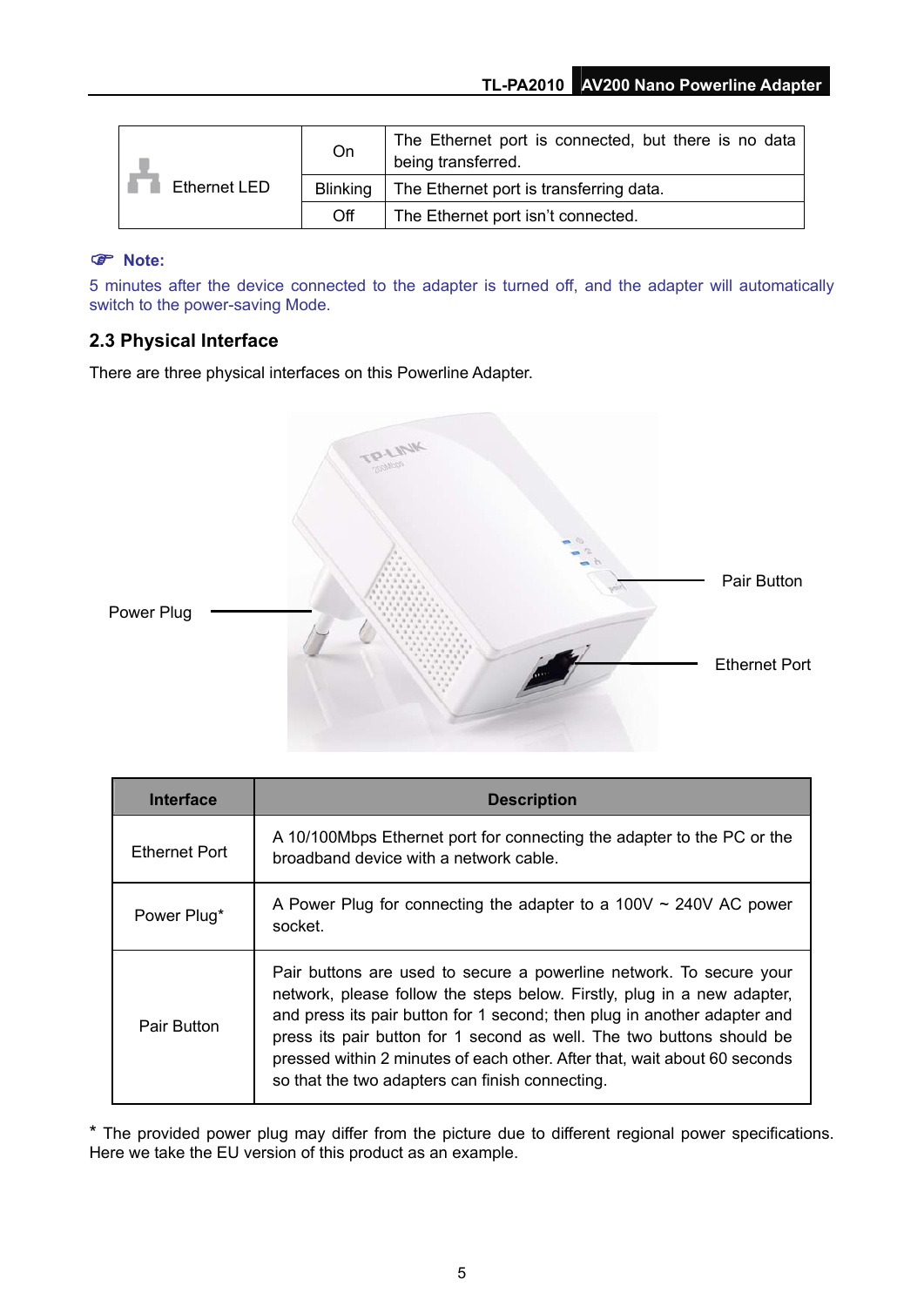#### <span id="page-11-0"></span>) **Note:**

- 1. If you press the Pair button for more than 10 seconds, the Powerline Adapter will leave the network which it is associated with and its network name assumes a random value. The Power LED turns off when it disconnects from the Powerline network
- 2. For detailed information about the Pair button, please refer to Charpter 5 Advanced Feature: How to [Use the Pair Buttons](#page-25-0)

#### **2.4 Connection Instruction**

To ensure the optimum performance of the Powerline Adapter and significantly improve the transmission capacity of the network, we recommend that you comply with the following connection rule:

Plug the Powerline Adapter directly into a wall socket but not the multiple sockets.





#### **2.5 Hardware Connection – Computer**

For those computers you wish to be networked by Powerline Adapter, each of the computers must be properly connected with a Powerline Adapter through an Ethernet (RJ-45) cable.

Following are the steps to properly connect the Powerline Adapter to your computer:

- 1. Connect one end of the provided Ethernet (RJ-45) cable to the Powerline Adapter's Ethernet port.
- 2. Connect the other end of the Ethernet (RJ-45) cable to you computer's LAN port.
- 3. Plug the Powerline Adapter into a wall socket next to the computer.
- 4. Turn on your computer.
- 5. Check and confirm that the U Power LED and Ethernet LED on the Powerline Adapter are **ON**.

The hardware connection mechanism is shown below: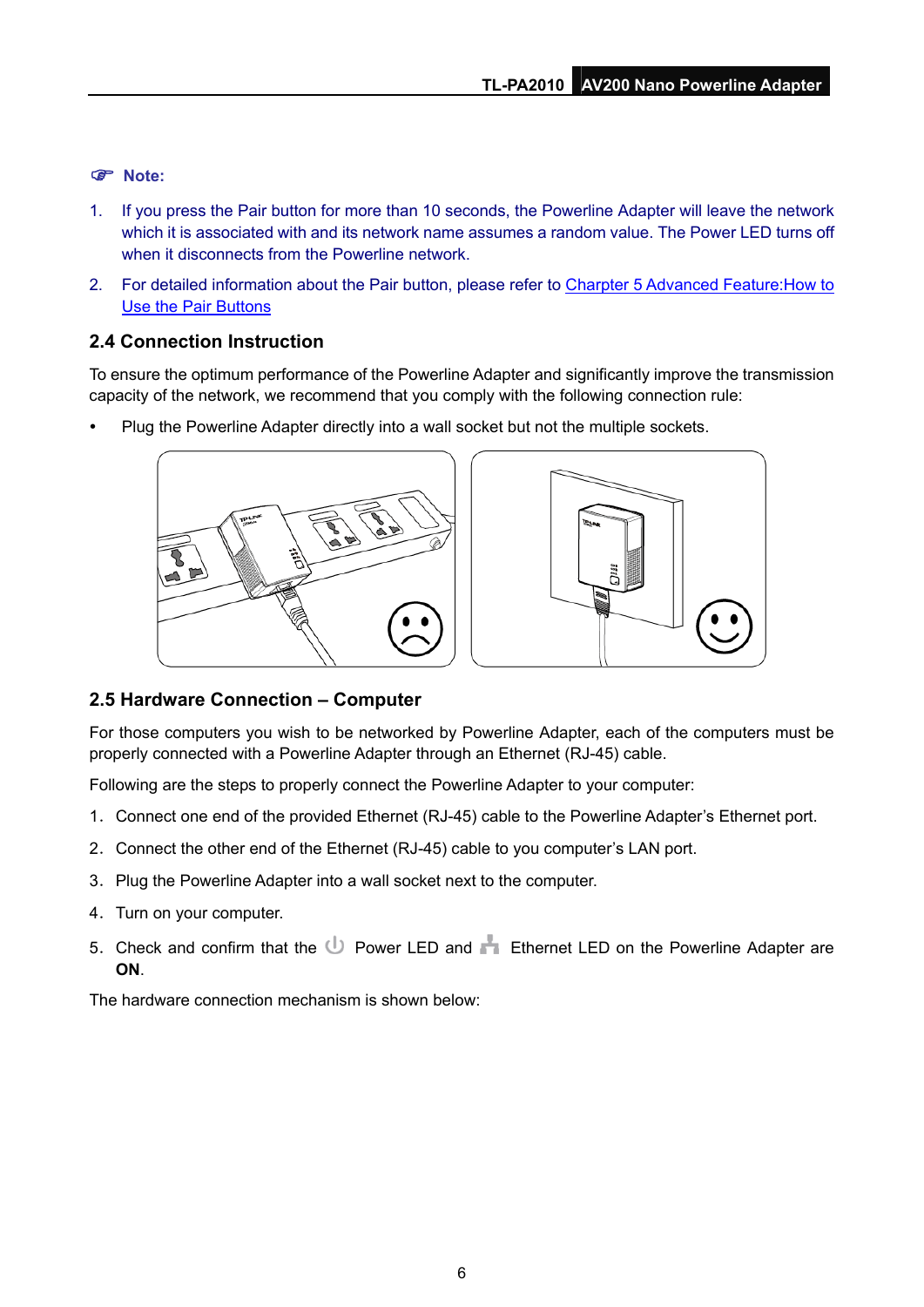<span id="page-12-0"></span>

#### **2.6 Hardware Connection – Internet**

This section describes how to connect the Powerline Adapter into your existing ADSL broadband connection via ADSL Ethernet port. Follow the procedures described below to connect the Powerline Adapter to your ADSL broadband connection:

- 1. Connect one end of the provided Ethernet (RJ-45) cable to the Powerline Adapter's Ethernet port.
- 2. Connect the other end of the Ethernet (RJ-45) cable to an available Ethernet port of your ADSL broadband Router.
- 3. Plug the Powerline Adapter into a wall socket next to the computer.
- 4. Turn on your computer.
- 5. Check and confirm that the  $\mathbb U$  Power LED,  $\blacksquare$  Ethernet LED, and  $\mathbb T$  Powerline LED on the Powerline Adapter are **ON**.

The hardware connection mechanism is shown below: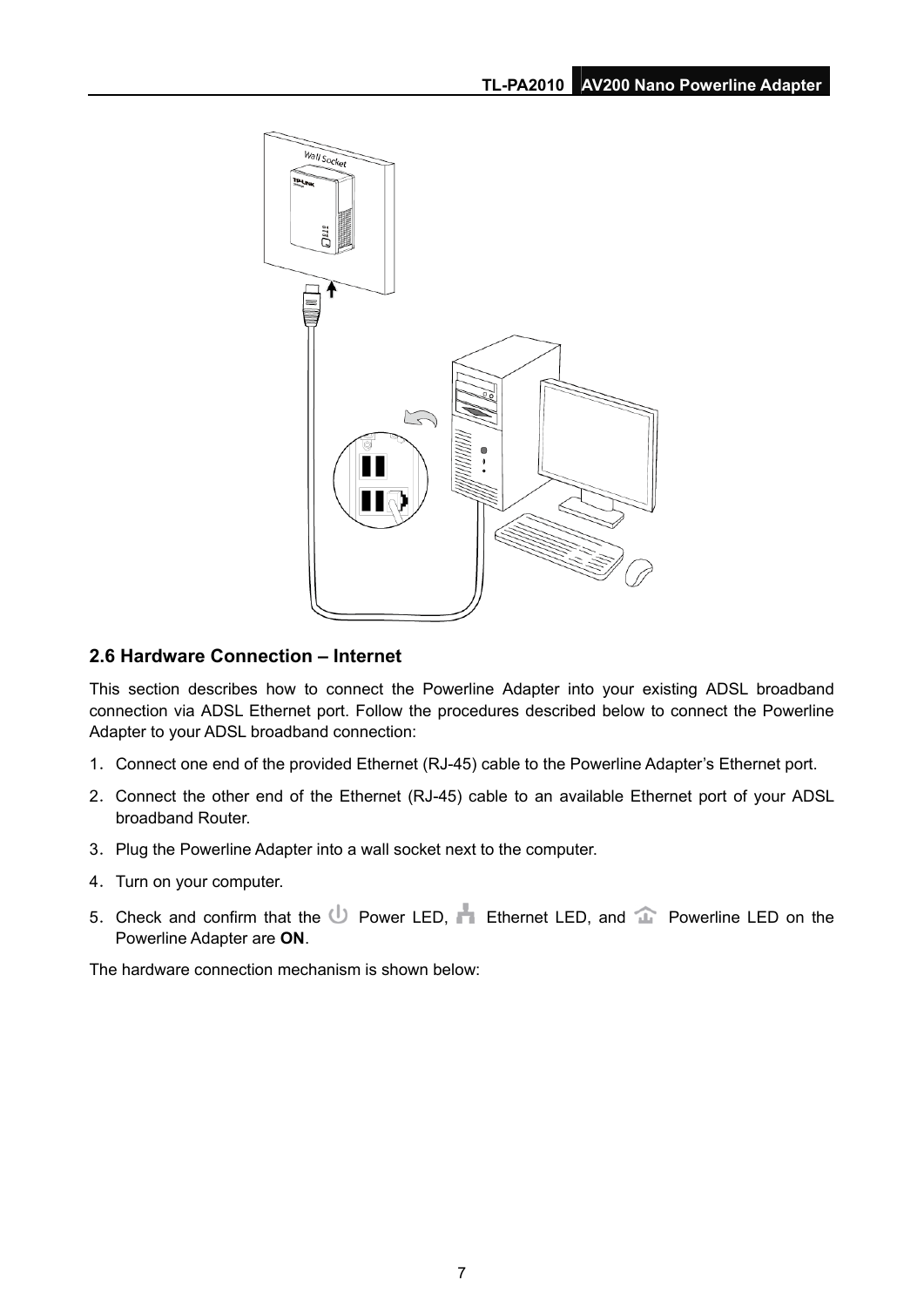

### ) **Note**:

Do not connect the Powerline adapter to an extension lead, power strip, extension cord, or surge protector as these may degrade the network performance.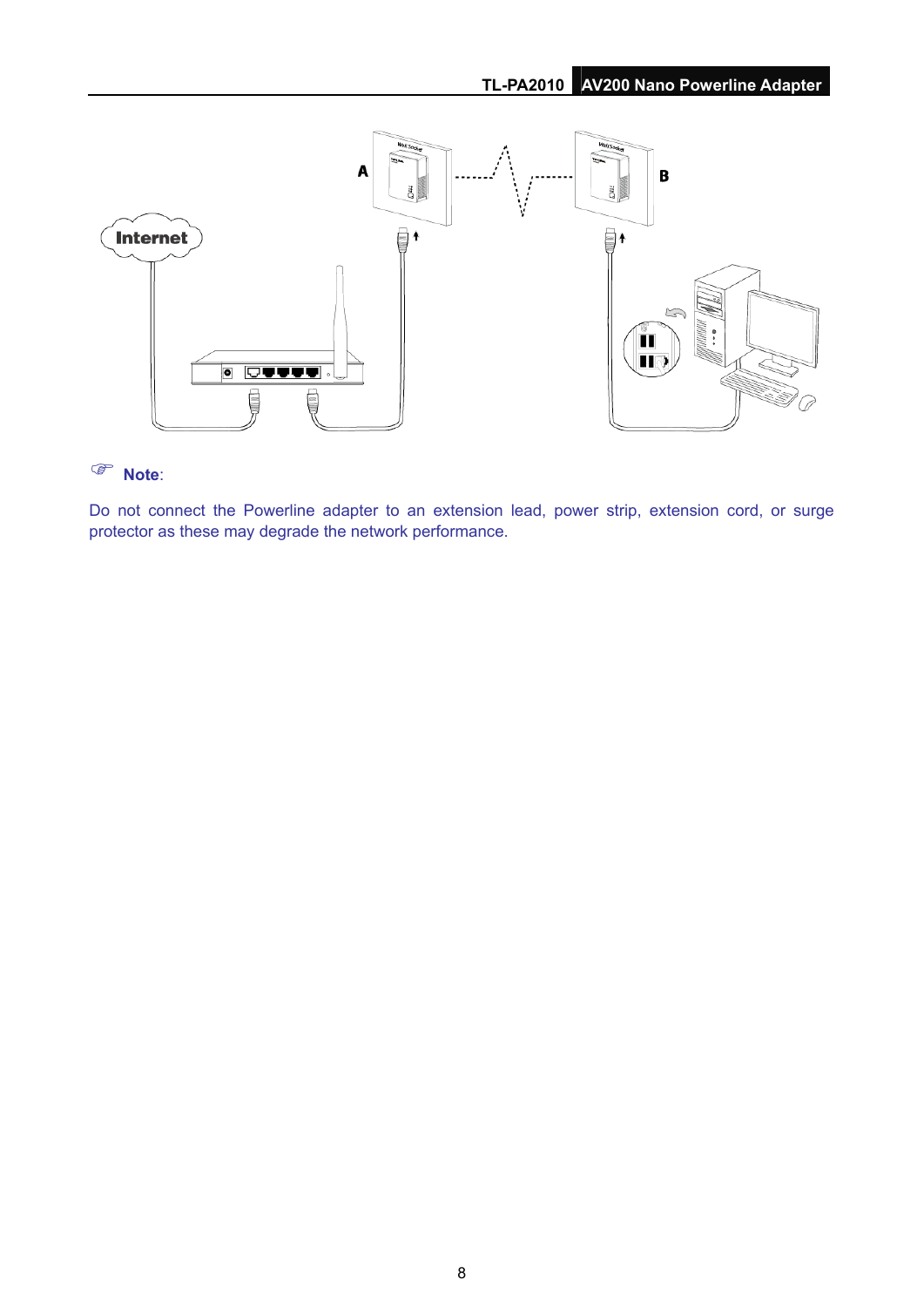# <span id="page-14-0"></span>**Chapter 3 Installing Management Utility**

Please verify that no other Powerline Adapter or any Encryption Management Utilities are installed before installing the provided software. If other Powerline Utilities are installed, uninstall them and restart your personal computer before installing this provided software.

#### ) **Note**:

To install Management Utility, please make sure that WinPcap 4.1.2 has been installed in your computer. Otherwise, a window will pop up for you to install WinPcap 4.1.2.

Take the following procedures to properly install the provided Management Utility:

Step 1: Insert the Resource CD into your CD-ROM drive, and then the following Setup Wizard will automatically pop up on your computer's screen.



Step 2: Select **200Mbps Powerline** and click **Management Utility**, and then the program installation process will carry out and copy all the necessary files to your system.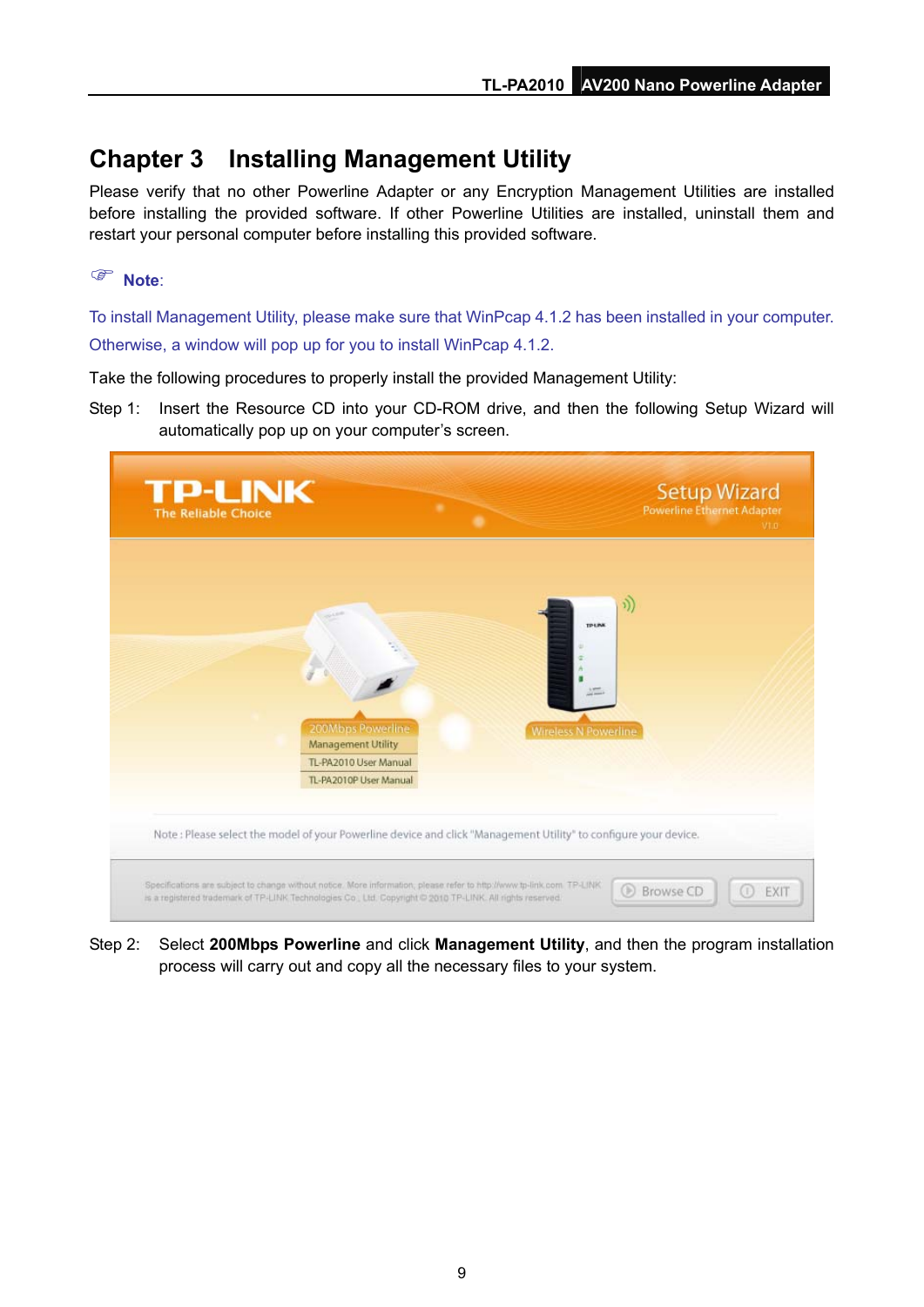

| PoverLine Utility                                                                                            |                 |
|--------------------------------------------------------------------------------------------------------------|-----------------|
| <b>Select Installation Folder</b>                                                                            |                 |
| The installer will install PowerLine Utility to the following folder.                                        |                 |
| To install in this folder, click "Next". To install to a different folder, enter it below or click "Browse". |                 |
| Folder:                                                                                                      |                 |
| C:\Program Files\TP-LINK\PowerLine Utility\                                                                  | B <u>r</u> owse |
|                                                                                                              | Disk Cost       |
| Install PowerLine Utility for yourself, or for anyone who uses this computer:                                |                 |
| ◯ Everyone                                                                                                   |                 |
| $\odot$ Just me                                                                                              |                 |
| Cancel<br>< <u>B</u> ack                                                                                     | Next >          |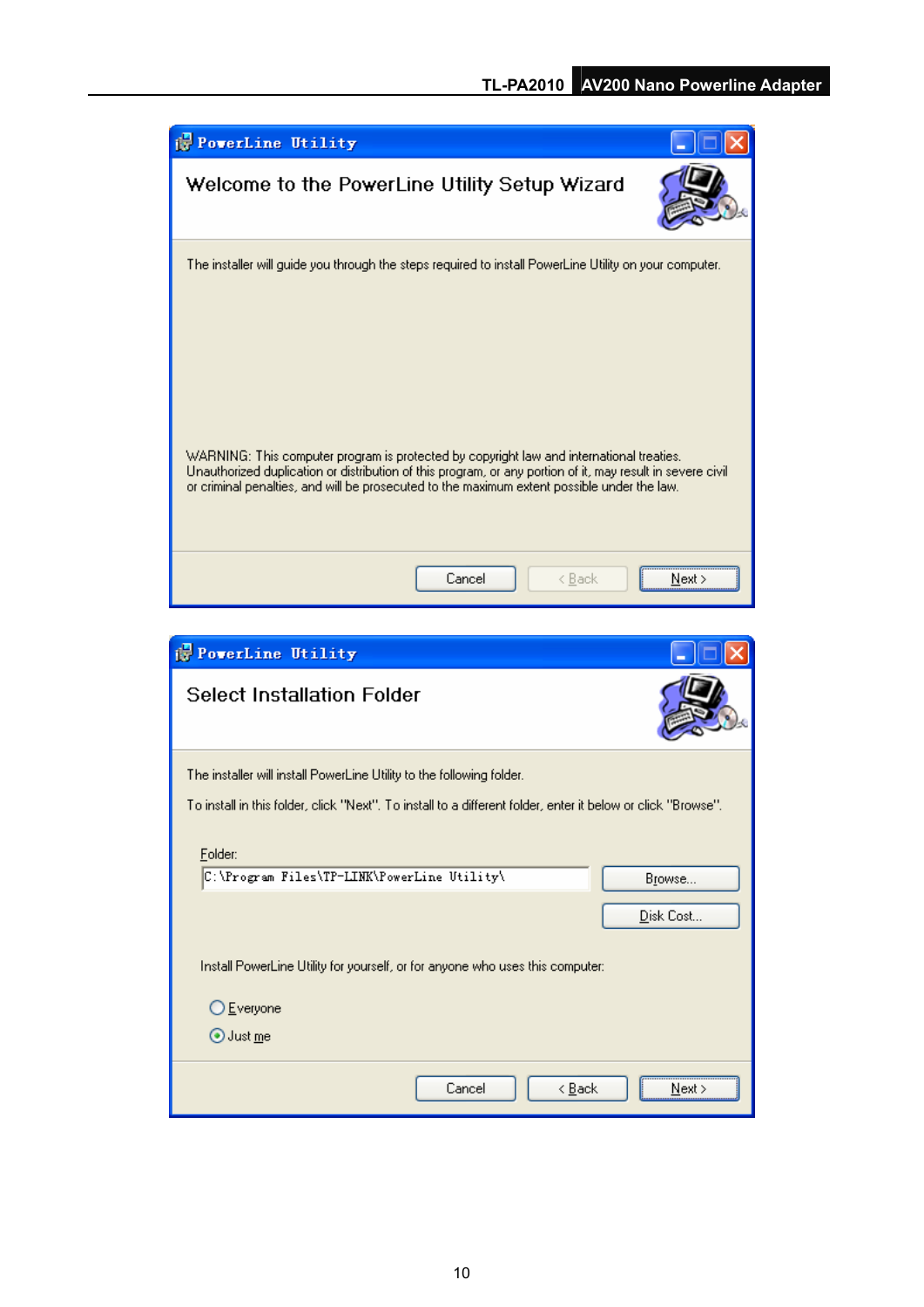

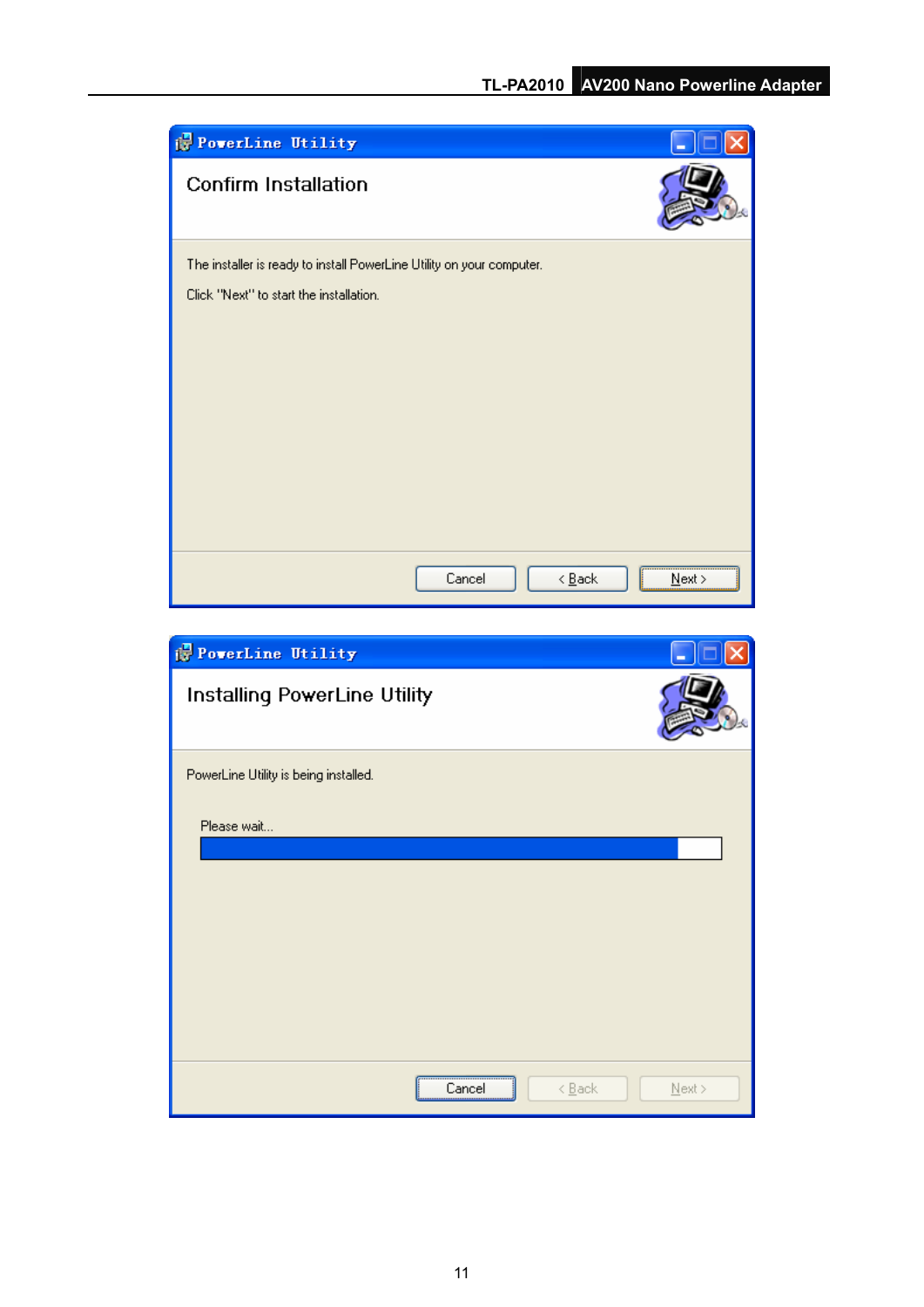

Step 3: After the installation, a shortcut to the **"Powerline Utility"** application icon is provided on the windows desktop.

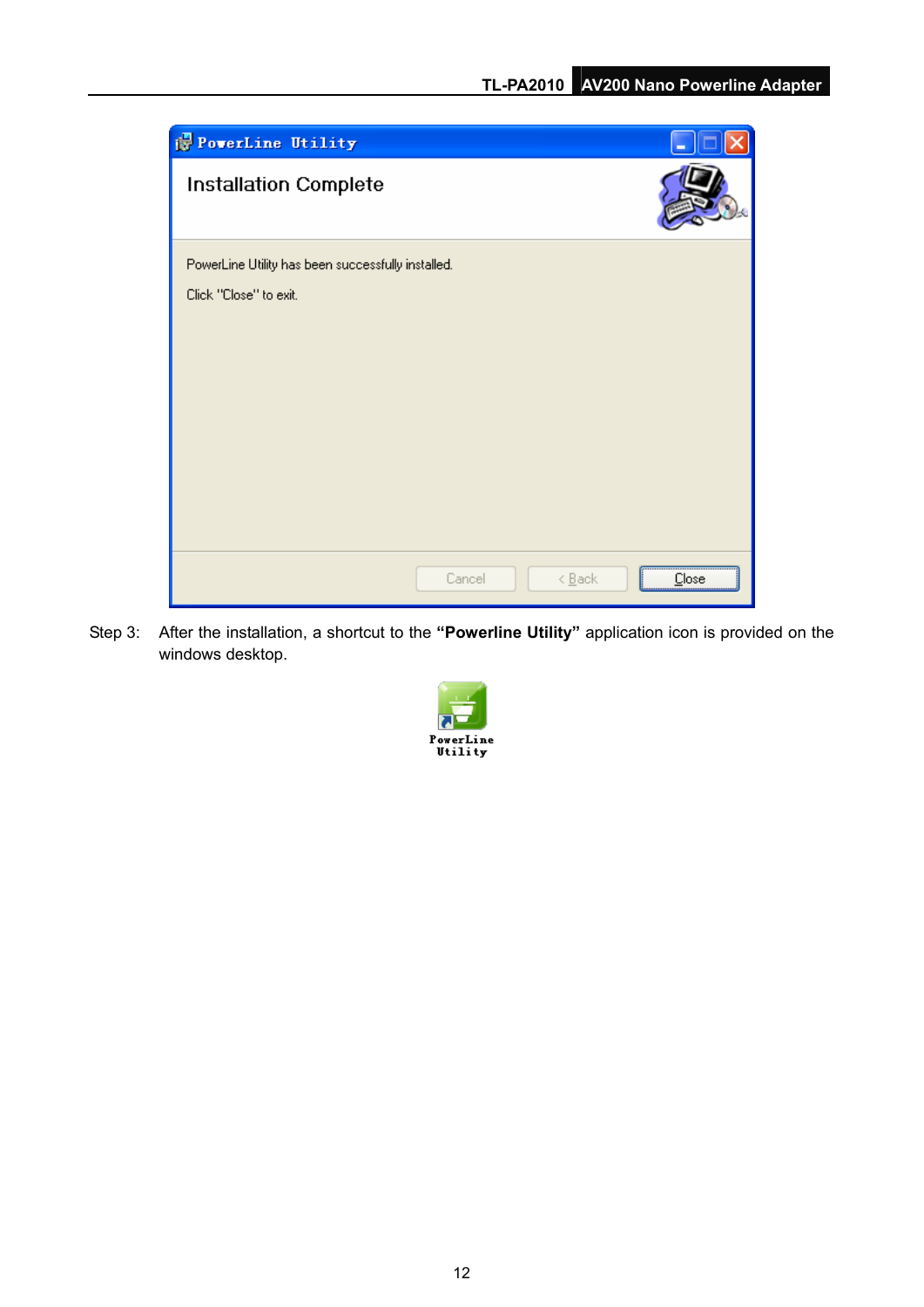# <span id="page-18-0"></span>**Chapter 4 Using the Management Utility**

After you'd successfully installed the Powerline Adapter hardware and Management Utility software, you can set up or configure the devices according to your need.

This Powerline Utility enables the users to identify powerline devices on the powerline network, measures data rate performance and ensures privacy by setting user defined secure powerline networks.



Double click on the icon **" "** from your windows desktop, the following screen will display. This Management Utility consists of three property tabs, **"Status"**, **"Network"**, and **"System"**.

| <b>Status</b> | Network                          | System                             |
|---------------|----------------------------------|------------------------------------|
|               | <b>Local Device Information:</b> |                                    |
|               | <b>MAC Address:</b>              | 00:B0:52:00:05:43                  |
|               | <b>Network Name:</b>             | HomePlugAV                         |
|               |                                  | Apply<br>V Use Default(HomePlugAV) |
|               | Password:                        | VTNX-VZFP-JUEU-QJZP                |
|               | <b>Firmware:</b>                 | 200B-1.0.0.351-06-20120608-FINAL   |

#### **4.1 Status**

The **Status** tab shows information of the powerline adapter connected to the current computer where the Management Utility is running. On this page, you can also set its network name.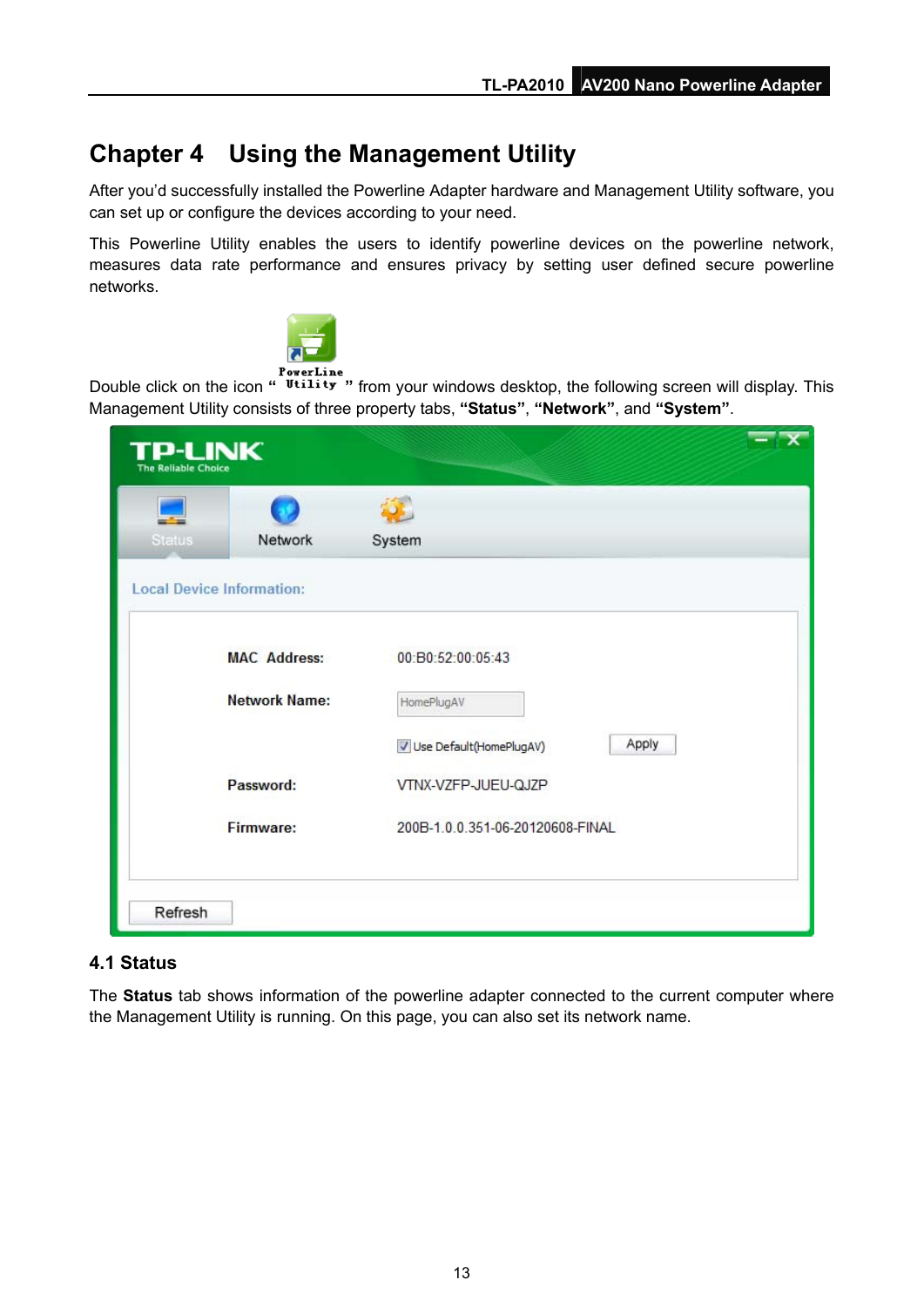<span id="page-19-0"></span>

| <b>TP-LINK</b><br><b>The Reliable Choice</b> |                      |                                  |  |
|----------------------------------------------|----------------------|----------------------------------|--|
| <b>Status</b>                                | Network              | System                           |  |
| <b>Local Device Information:</b>             |                      |                                  |  |
|                                              | <b>MAC Address:</b>  | 00:B0:52:00:05:43                |  |
|                                              | <b>Network Name:</b> | HomePlugAV                       |  |
|                                              |                      | Apply<br>Use Default(HomePlugAV) |  |
|                                              | Password:            | VTNX-VZFP-JUEU-QJZP              |  |
|                                              | <b>Firmware:</b>     | 200B-1.0.0.351-06-20120608-FINAL |  |
| Refresh                                      |                      |                                  |  |

- ¾ **MAC Address:** Displays the MAC address of the powerline adapter connected to the current computer where this management utility is running.
- ¾ **Network Name:** Displays the network name of the current network or you can give a name for the network in which the powerline adapter is. By default, the network name is HomeplugAV.
- ¾ **Use Default (HomePlugAV):** Check the box before this item to use the default network name.
- ¾ **Apply:** Click the **Apply** button to make the setting effective.
- ¾ **Password:** Displays the password of the current powerline adapter. Every powerline adapter has its own password by default, which can be also found on the back of the adapter.
- ¾ **Firmware:** Displays the current firmware version used by the adapter.
- ¾ **Refresh:** Click the **Refresh** button to update the information.

#### **4.1.1 Set Local Device's Network Name**

To set the local device's network name, please take the following steps:

- (1) Click **Status** tab to display the **Status** tab window.
- (2) Enter a name for the current network using 4~23 characters. Or you can check the **Use Default (HomePlugAV)** to use the default name as the network name. By default, the network name is HomeplugAV.
- (3) Click the **Apply** button to make the settings take effect.

#### **4.2 Network**

The **Network** tab window shows information of all the powerline adapters found on the current logical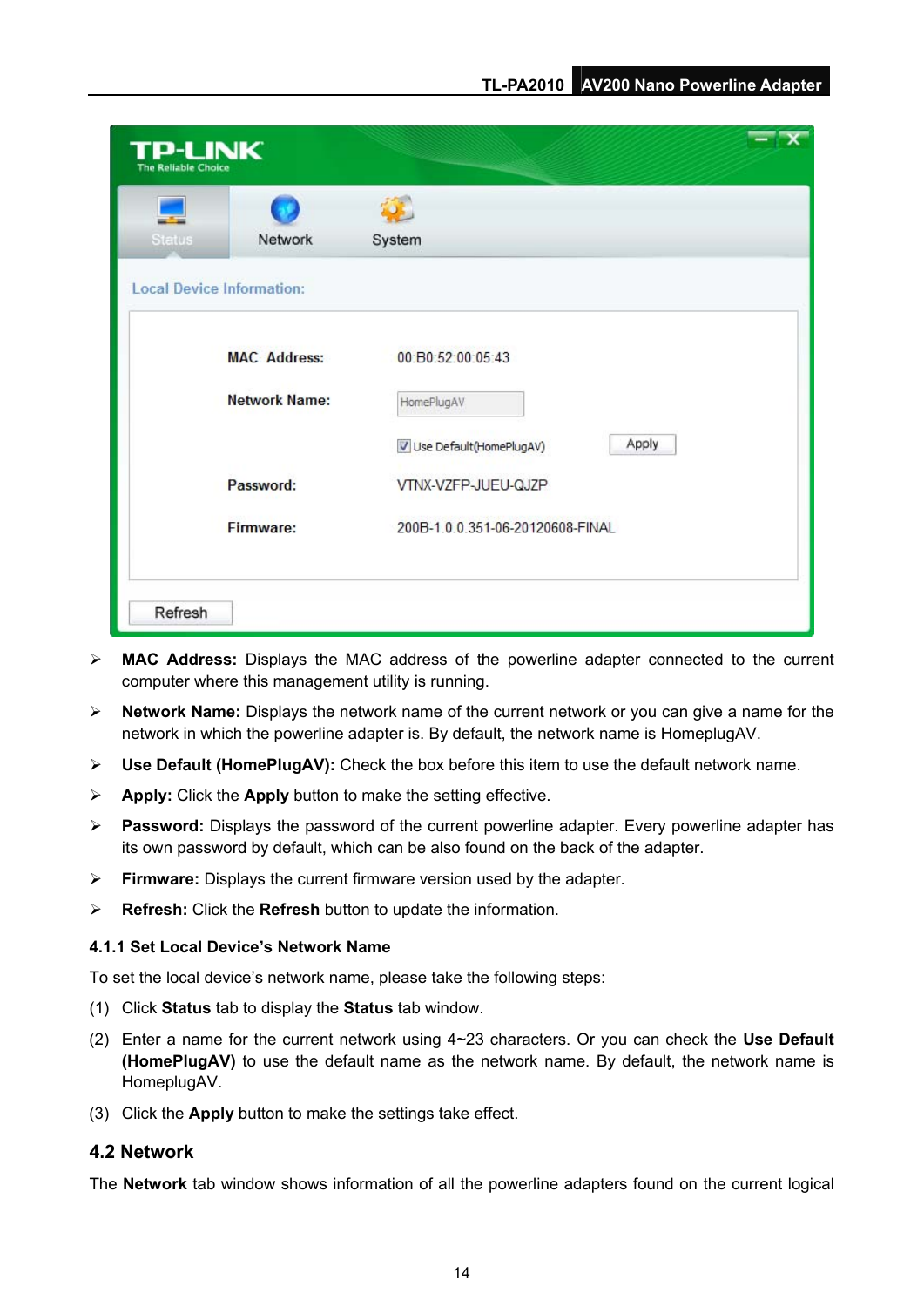<span id="page-20-0"></span>network. Furthermore, here you can change the Name of the listed powerline adapters as well as add another device to the current network.

|             | <b>TP-LINK</b><br>The Reliable Choice |                    |          |          |             |
|-------------|---------------------------------------|--------------------|----------|----------|-------------|
| Status      |                                       | Network            | System   |          |             |
| <b>Type</b> | <b>Remote Devices:</b><br>Name        | <b>Mac Address</b> | Password | Rate     | Option      |
| 畾           | Device1                               | 00:B0:52:00:05:29  |          | 193 Mbps | ۸<br>Modify |
|             |                                       |                    |          |          |             |
|             |                                       |                    |          |          | Ħ           |

- ¾ **Type:** Displays the type of the remote device found in the network.
- ¾ **Name:** Displays the name of the remote device found in the network. You can change its name following two steps: select the desired adapter and click the **Modify** button.
- ¾ **MAC Address:** Displays the MAC address of the remote device found in the network.
- ¾ **Password:** Displays the supplied Powerline Adapter's password (Initially left blank). To set the Powerline Adapter password (Which is required when creating a private network or managing all the devices), select the device shown in the figure and click the **Modify** button. Follow the pop-up dialog box to complete your password setting.
- ¾ **Rate:** Shows the current transmission rate of the Powerline Adapter.
- ¾ **Rescan:** Click the **"Rescan"** button to perform an immediate search of the remote Powerline Adapter. The Management Utility will automatically perform the scanning process and update the display every few seconds by default.
- ¾ **Option:** Select the device and click the **Modify** button to display a configuration dialog. There you can change the corresponding adapter's name and enter its password for future configuration.

#### **4.2.1 Rename the Remote Device/Enter Password**

You can change the name of the remote adapter to an easy-to-remember one. Additionally, you can select the desired adapter and enter its password (Take note of the password format) so as to set the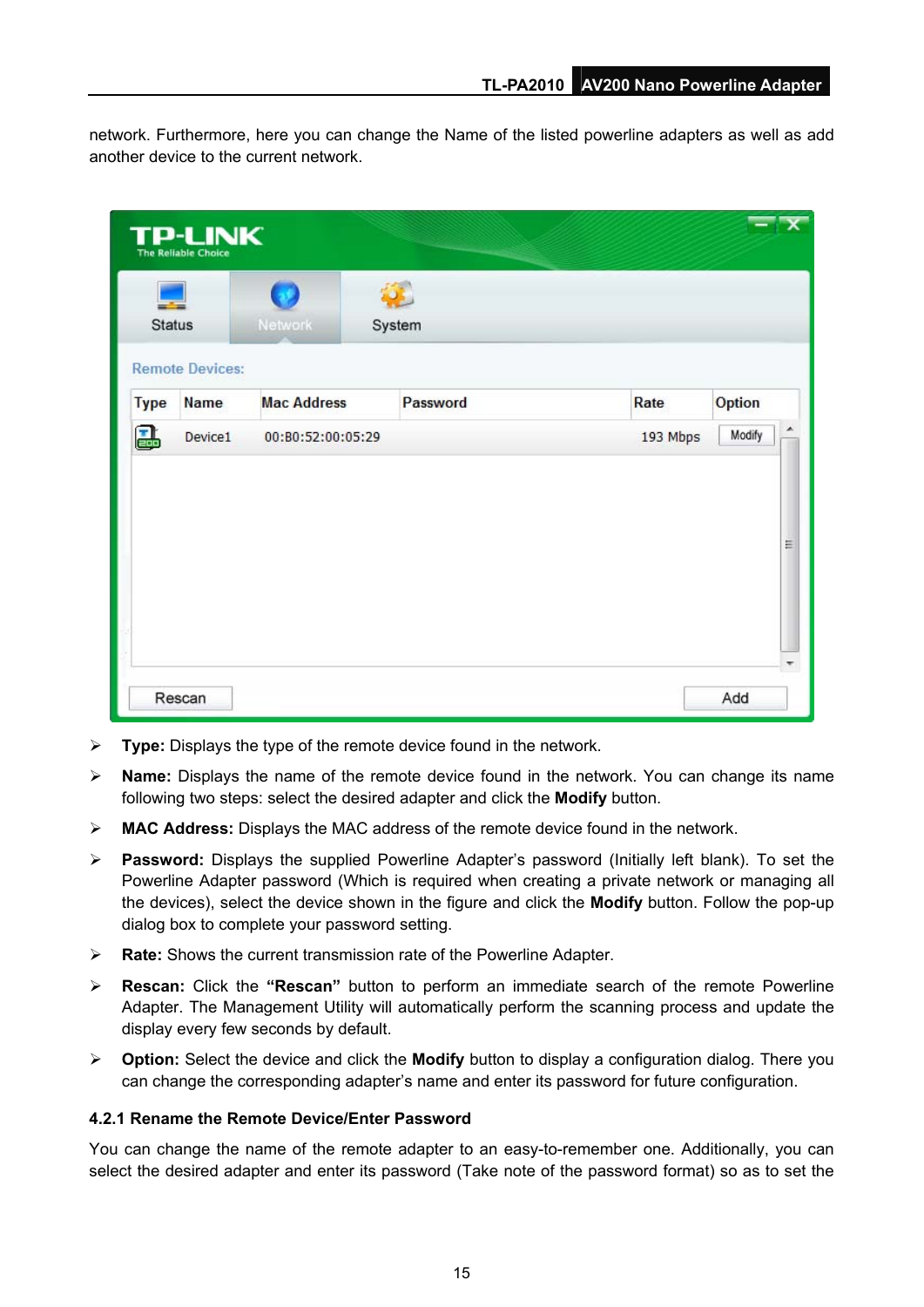<span id="page-21-0"></span>network name of this device on **System** configuration homepage. To change the name of the remote adapter or enter its password, please follow the steps below:

(1) Select the desired device and click the **Modify** button to display the following dialog.

| Please input the device's name and password. |
|----------------------------------------------|
| Device Name:<br>Device1                      |
| Device Password:                             |
|                                              |
| Save<br>Cancel                               |

- (2) Enter a new name for the selected adapter and enter its password (Take note of the password format). The password can be found on the back of adapter.
- (3) Click the **Save** button to make the settings effective.

#### ) **Note:**

Password is unnecessary to enter for renaming.

#### **4.2.2 Add Device**

You can add a remote Powerline Adapter to your network that is not in the displayed list. You are suggested to locate the passwords for all Powerline Adapters you wish to manage and add them to the local logical network by clicking the **Add** button.

Click the **Add** button to display the following dialog box. This dialog box allows you to enter both the selected device's name and password. Note that the Powerline Adapter must be present on the power grid in order to activate the set password and be added to the local network.

Enter your **Device Name** and **Password** (Take note to the password format) and click the **Save** button after setup.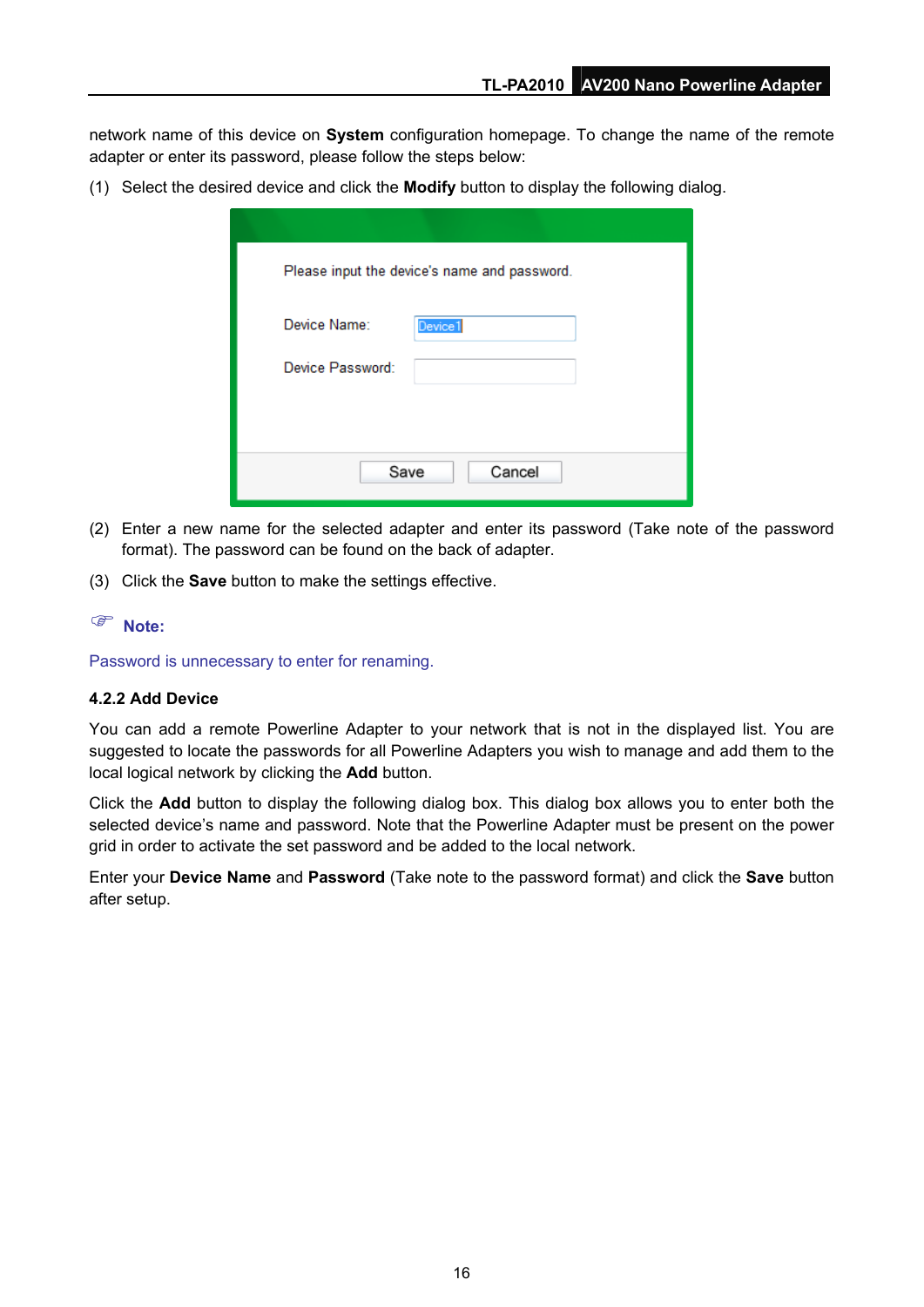<span id="page-22-0"></span>

| Please input the device's name and password. |
|----------------------------------------------|
| Device Name:                                 |
| Device Password:                             |
|                                              |
| Save<br>Cancel                               |
|                                              |

#### **4.3 System**

The **System** tab window is for some basic settings of the adapter. On this tab window, you can upgrade the firmware to the latest version, reset the adapter's settings to the factory defaults and configure all adapters' network names.

| <b>TP-LINK</b><br><b>The Reliable Choice</b> |                                       |                         |                   |
|----------------------------------------------|---------------------------------------|-------------------------|-------------------|
| <b>Status</b>                                | Network                               | System                  |                   |
| <b>Upgrade Firmware:</b>                     |                                       |                         | Upgrade Firmware  |
| <b>Reset Device:</b>                         |                                       |                         |                   |
| Reset Local Device                           |                                       |                         | Reset All Devices |
|                                              | <b>Set All Devices' Network Name:</b> |                         |                   |
|                                              |                                       | Use Default(HomePlugAV) | Set Network Name  |

#### **4.3.1 Upgrade Firmware**

Click the **Upgrade Firmware** button to upgrade the version of the firmware for the adapter and the following dialog will pop up.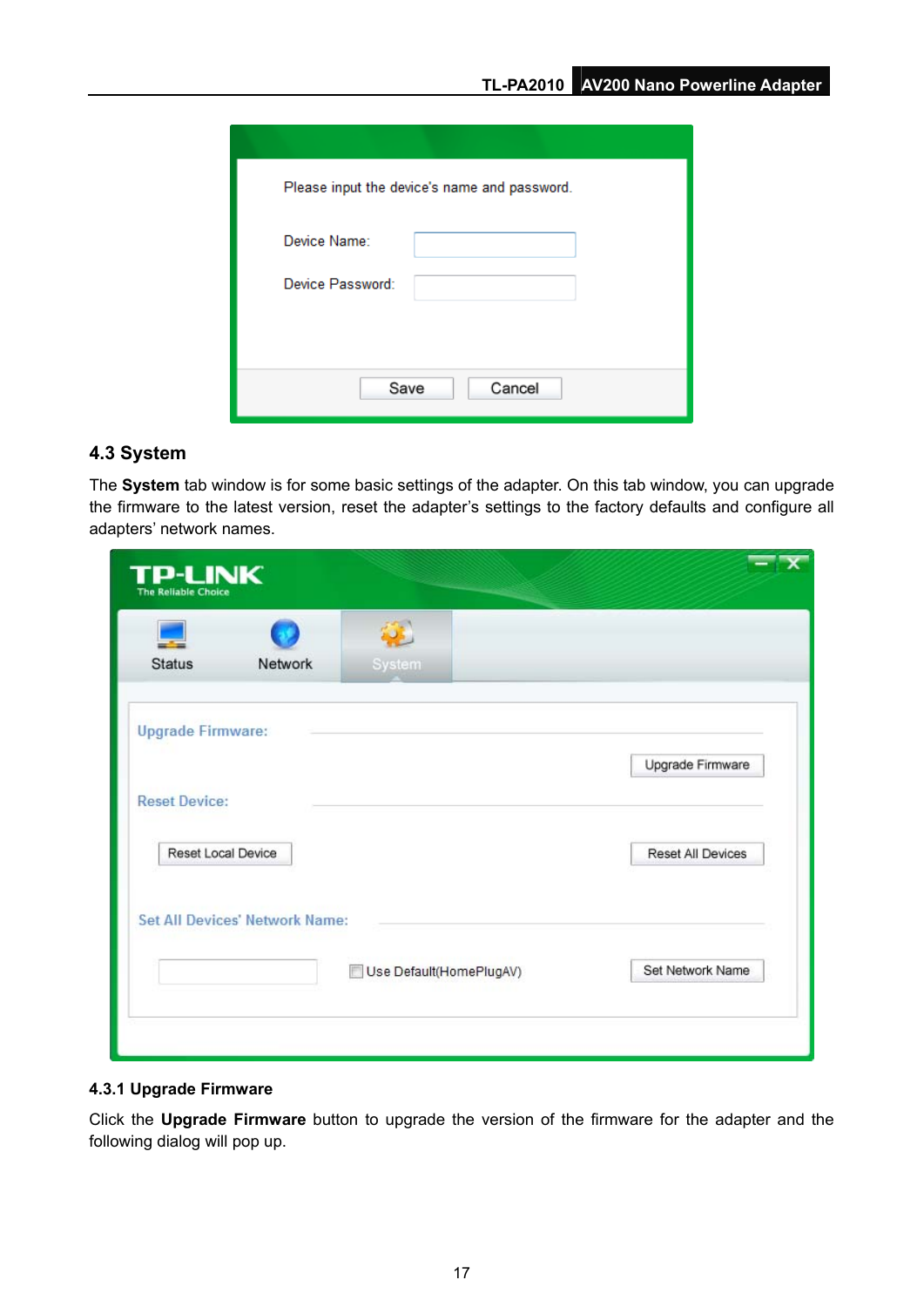<span id="page-23-0"></span>

| Please select the correct PIB and NVM. |              |  |
|----------------------------------------|--------------|--|
| NVM:                                   |              |  |
| PIB:                                   |              |  |
|                                        |              |  |
|                                        |              |  |
|                                        |              |  |
|                                        | OK<br>Cancel |  |

- **NVM**: None-volatile memory. It is used for upgrading the firmware.
- PIB: Parameter Information Block. It contains configuration values that establish device network identity, general capabilities and operational modes.

If you want to upgrade the version of firmware for the device, please select appropriate Firmware and PIB files together. New firmware versions and PIB files are posted at [www.tp-link.com](http://www.tp-link.com/) and can be downloaded for free.

#### ) **Note:**

The parameter information of PIB will restore to the factory defaults after resetting the PLC.

#### **To upgrade the device's firmware, follow these instructions:**

- 1. Download PIB file and firmware upgrade file from the TP-LINK website ([www.tp-link.com\)](http://www.tp-link.com/).
- 2. Enter the path name or click  $\leftarrow$  to select the downloaded files on the computer into the corresponding blanks.
- 3. Click the **OK** button.

#### ) **Note:**

Do not turn off the device while the firmware is being upgraded. The device will reboot after the Upgrading has been finished.

#### **4.3.2 Reset Device**

This Management Utility allows you to reset the Powerline Adapter to its default settings.

- Reset Local Device: Click this button to reset the settings of the local Powerline Adapter device only.
- Reset All Devices: Click this button to reset the settings of all devices that appear on the **Network** configuration homepage whose Device's Password had been entered for the same logical network.

#### **4.3.3 Set All Devices' Network Name**

The **Set All Devices' Network Name** button allows you to change the logical network of all devices that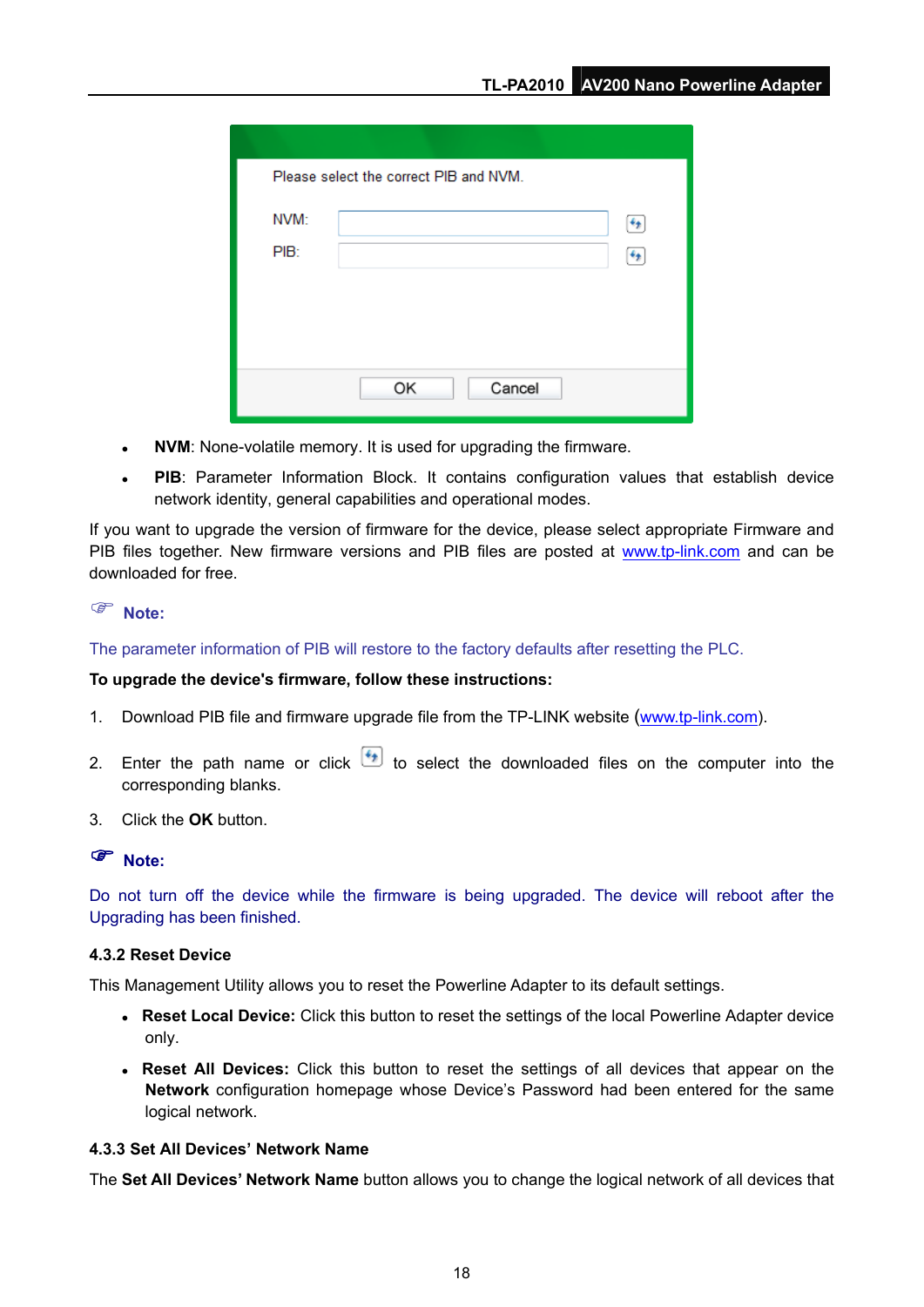appear on the **Network** configuration homepage whose Device's Password had been entered for the same logical network. A dialog window will appear to report the success of this operation.

All Powerline devices are shipped using a default logical network (network name), which is normally **"HomePlugAV"**.

To set all devices' network name, please type the name in the field and click the **Set Network Name** to apply the setting.

#### ) **Note:**

Every Powerline Adapter on your home network **MUST** have the same **Network Password** for connectivity to be established throughout your home.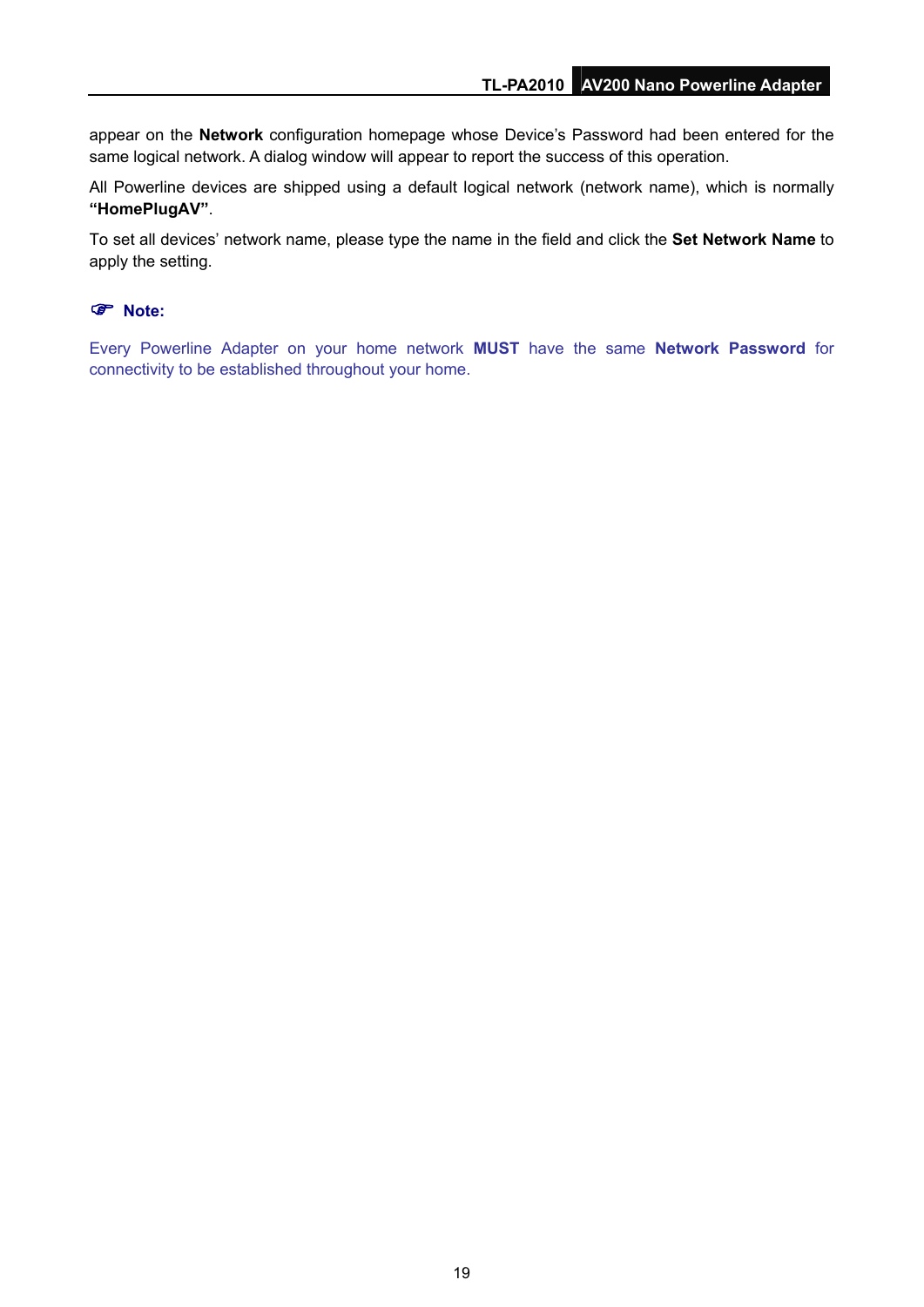# <span id="page-25-0"></span>**Chapter 5 Advanced Feature: How to Use the Pair Buttons**

#### **5.1 Pair ( Secure with 128 bits-AES)**

The Homeplug AV standard uses 128-bit AES (Advanced Encryption Standard) to safely transmit data between powerline adapters. For the powerline adapters to communicate with each other they all need to use the same Network Membership Key (NMK). Otherwise, they cannot unscramble the encrypted data sent in the powerline network.

The **Pair** button allows you to set up a secure powerline connection with other HomePlug AV compliant powerline devices which also support the **Pair** feature.

#### **5.2 Set Up a Powerline AV Network with the Pair Button**

You can connect a number of devices on a powerline network, but you can use the **Pair** button on only two devices at a time.



#### **Create a Powerline network using the Pair button**:

- **Step 1**. Press and hold the Pair button of Powerline adapter A for 1 second, the Power LED will start flashing.
- **Step 2**. Press and hold the Pair button of Powerline adapter B for 1 second, the Power LED will start flashing.

(This must be done within 120 seconds after pressing the Pair button of Powerline adapter A.)

**Step 3**. Wait for about 60 seconds while your Powerline adapter A and B are connecting. The Power LED on both adapters will stop flashing and become solid light when the connection is made.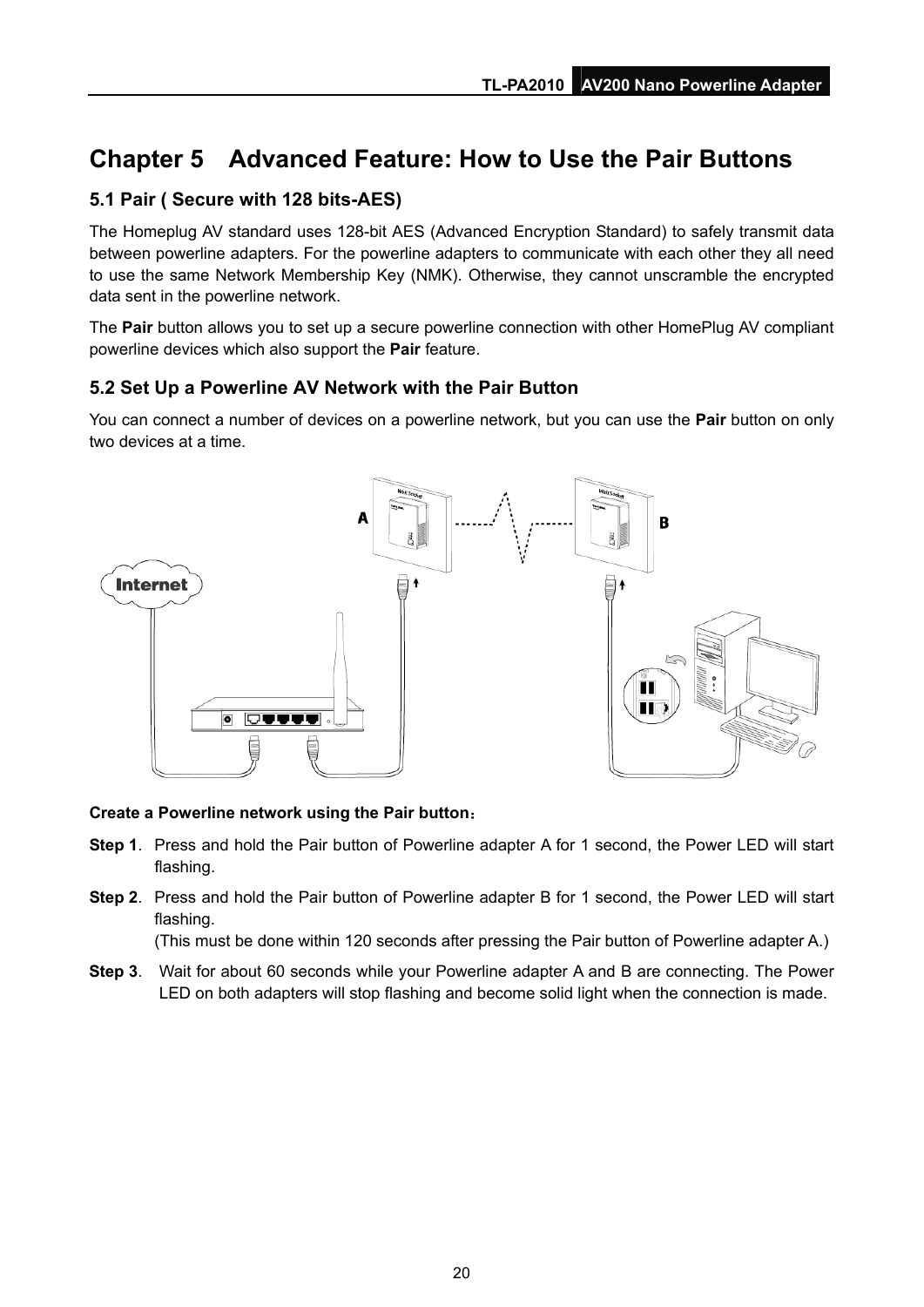

#### **Join an existing Powerline AV Network:**

Powerline adapter A and Powerline adapter B form a HomeplugAV Network, Powerline adapter C wants to join this network.

- **Step 1**. Press and hold the Pair button on Powerline adapter C for 1 second.
- **Step 2**. Press and hold the Pair button on Powerline adapter A/B for 1 second. (This step must be taken within 120 seconds after step 1 is finished.)
- **Step 3**. Wait for about 60 seconds while your Powerline adapters are connecting. The Power LED on Powerline adapter A/B and C will stop flashing and become solid light when the connection is made.

#### ) **Note**:

The sequence of Step 1 and Step 2 can be exchanged.

#### **Leave an existing Powerline AV Network:**

As the figure above shown, Powerline adapter A, B and C have formed a HomeplugAV Network. The user wants to remove one device (Powerline adapter A) from this network.

- **Step 1**. Press and hold the Pair button on Powerline adapter A for at least 10 seconds. Powerline adapter A will reset and restart. (The Power LED of Powerline adapter A will momentarily extinguish during resetting, flash during restarting then illuminate steadily.)
- **Step 2**. Wait for the reset to complete.